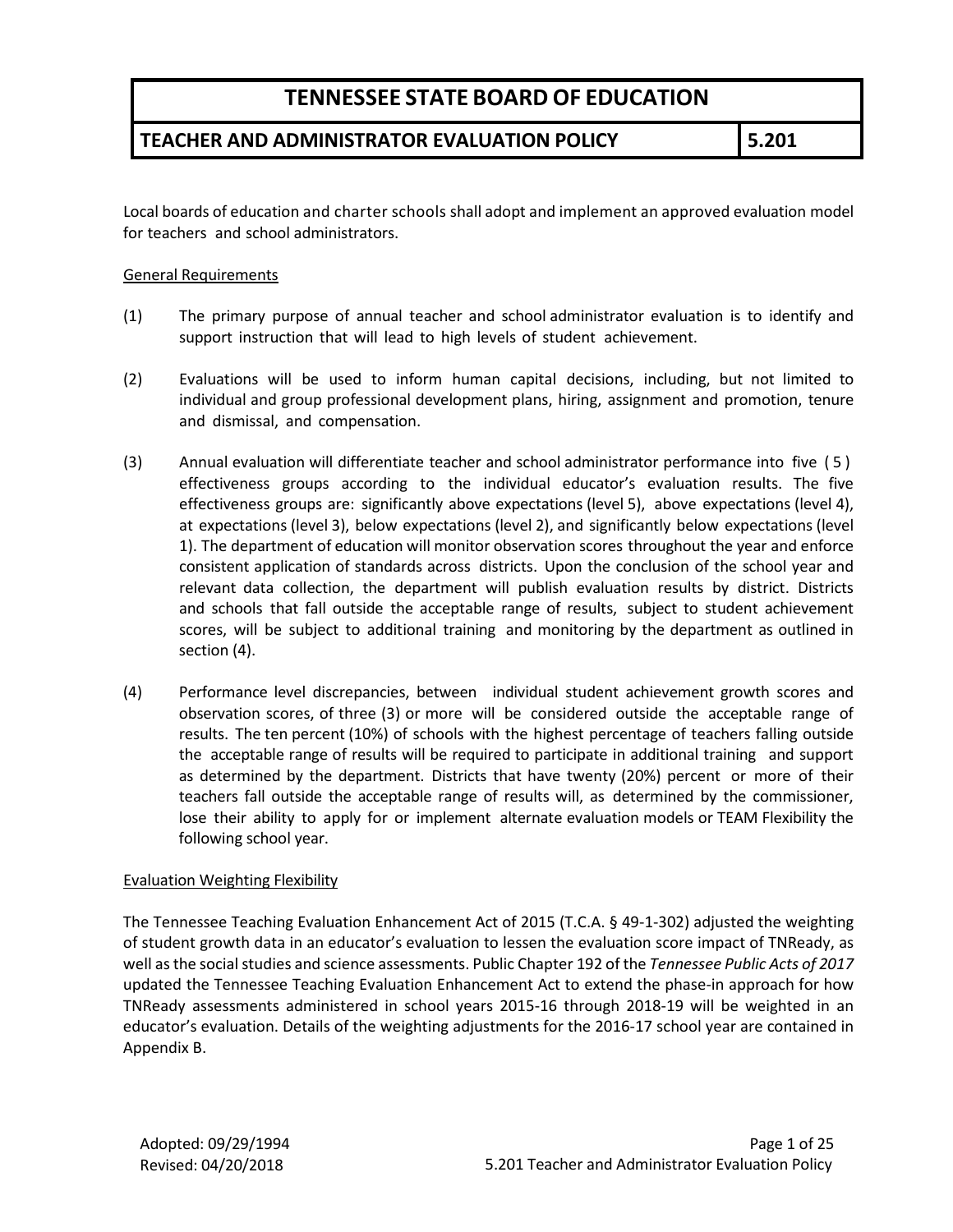#### **TEACHER AND ADMINISTRATOR EVALUATION POLICY 5.201**

#### State Evaluation Model (TEAM)

Fifty percent (50%) of the evaluation criteria shall be comprised of student achievement data, including thirty-five percent (35%) based on student growth data and fifteen percent (15%) based on other measures of student achievement. The remaining fifty percent (50%) of the evaluation criteria shall be based on a rating using the qualitative appraisal instrument contained in each approved evaluation model.

- (1) Fifty percent (50%) student achievement data. This portion of the evaluation model will use multiple data sources to evaluate educators' effectiveness in affecting student learning growth.
	- (a) Thirty-five percent (35%) student growth measures.
		- 1. For teachers with individual Tennessee Value Added Assessment System (TVAAS) scores, the student growth measures shall be comprised of TVAAS scores.
		- 2. For teachers, librarians, counselors and other groups of educators who do not have individual TVAAS scores, LEAs may choose from a list of student growth portfolio models that have been shown capable of generating an individual student growth measure. The list of options will be approved by the Department of Education prior to the start of each school year. The current list of student growth portfolio models includes:
			- i. Fine Arts Student Growth Portfolio Model
			- ii. World Languages Student Growth Portfolio Model
			- iii. Physical Education Student Growth Portfolio Model
			- iv. Pre-K/Kindergarten Student Growth Portfolio Model
			- $v.$  1st grade Student Growth Portfolio Model
		- 3. In order to implement one of the student growth portfolio models above, LEAs must:
			- i. Assign a district portfolio lead to verify portfolio submissions and to facilitate committee reviews as needed;
			- ii. Select and provide portfolio evaluators at a ratio of one (1) evaluator for every ten (10) portfolios in each content area;
			- iii. Ensure all portfolio evaluators are trained and credentialed by the Department to assess student growth according to the portfolio model; and
			- iv. Implement the state's multiple rating categories to measure levels of performance on the growth model.
		- 4. All pre-kindergarten and kindergarten teachers employed by an LEA that offers an approved VPK (voluntary pre-K) program shall implement the State Boardapproved pre-kindergarten and kindergarten portfolio models.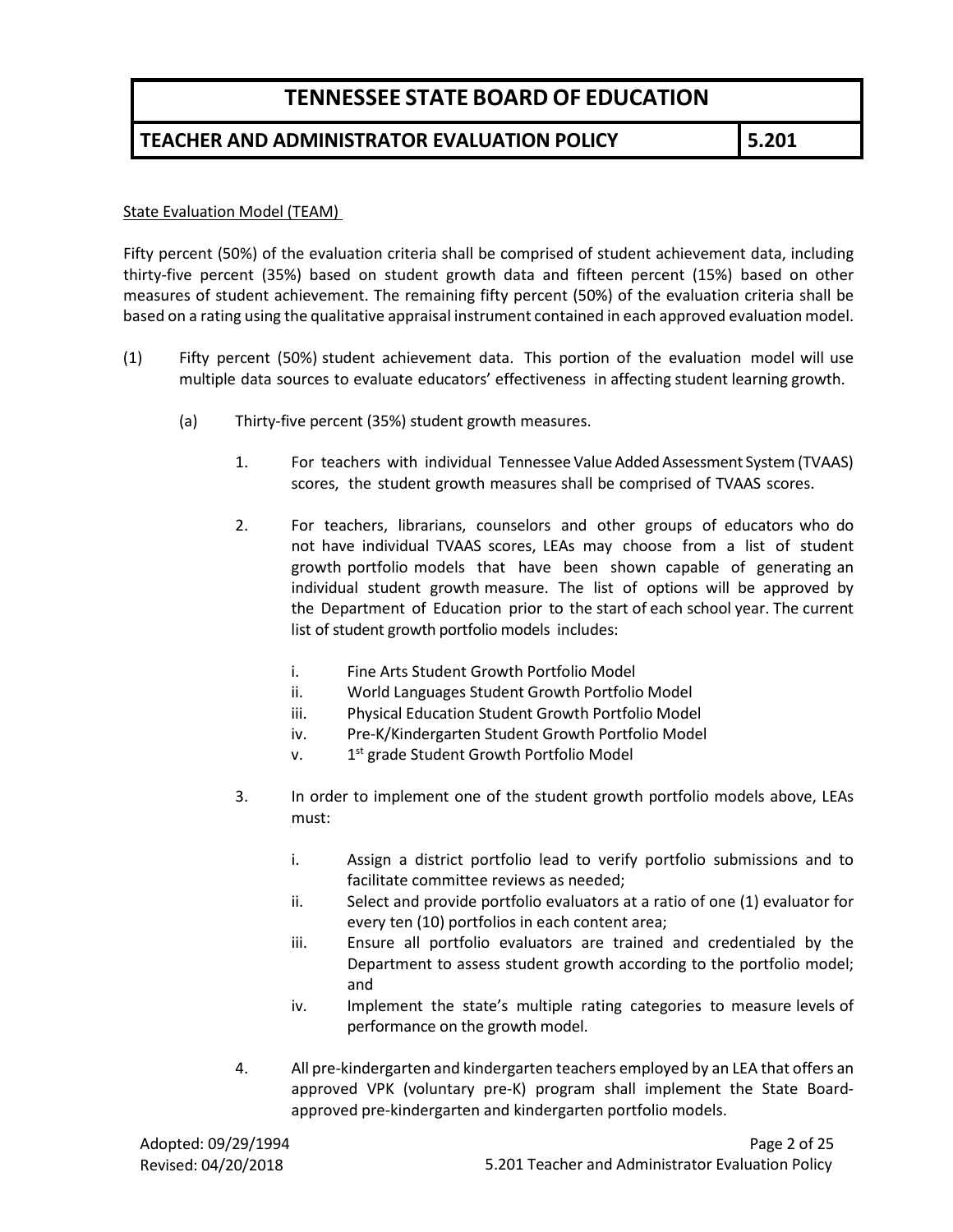#### **TEACHER AND ADMINISTRATOR EVALUATION POLICY 5.201**

- 5. For educators without individual student growth measures who are not school administrators, TVAAS school composite scores will be the standard student growth measure and shall account for fifteen percent (15%) of the overall evaluation score. The qualitative portion of the overall evaluation for these educators shall be increased to seventy percent (70%) and the other measures of student achievement shall account for fifteen percent (15%).
- 6. For school administrators who spend at least fifty percent (50%) of their time on administrative duties, the student growth measure will be school-level valueadded scores.
- 7. LEAs have the option to allow teachers who score a level 4 or 5 on individual growth to use their individual growth score for the entirety of their overall level of effectiveness.
- (b) Fifteen percent (15%) other measures of student achievement.
	- 1. School administrators, classroom teachers, librarians and all other educators in grades kindergarten through 8 (K-8) and nine through twelve (9-12) will select, in collaboration with the evaluator, from the list of achievement measures included in Appendix D. The agreed-upon measure should be a measure aligned as closely as possible to the educator's primary responsibility. If the two parties do not agree on a measure, the educator being evaluated will select a measure.
	- 2. School administrators and teachers may use a student growth measure of level 3, 4, or 5 in lieu of the achievement measure if it results in a higher overall score.
	- 3. The Department of Education will continually monitor and make recommendations to the State Board for revising the menu of achievement measures based on increasing availability of higher quality measures of performance.
- (2) Fifty percent (50%) qualitative measure (observation). This portion of the evaluation model will use multiple data sources to evaluate educator practice against the qualitative appraisal instrument contained in each approved observation model.
	- (a) All classroom teachers and non-instructional, licensed staff (other than school administrators who spend at least fifty percent (50%) of their time on administrative duties) shall be observed with a State Board approved observation model.
		- 1. At least half  $\left(\frac{1}{2}\right)$  of all observations shall be unannounced and a minimum of one (1) observation shall be announced. For teachers scoring level 5 on individual growth or level of overall effectiveness the required observation shall be unannounced.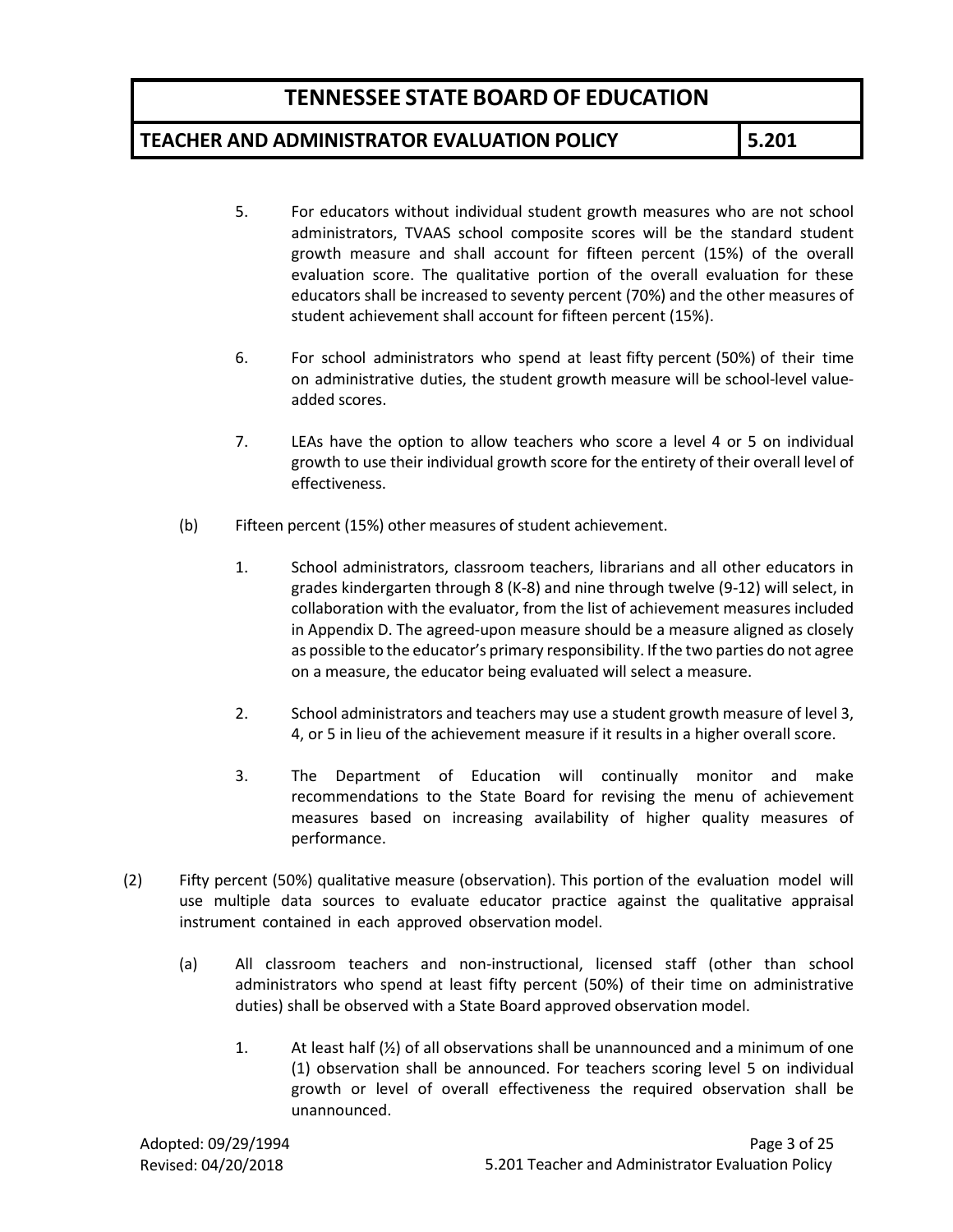### **TEACHER AND ADMINISTRATOR EVALUATION POLICY 5.201**

- 2. Evaluators shall provide written feedback, as well as schedule and conduct an inperson debrief with the educator, within one (1) week of each observation.,
- 3. Observation pacing for teachers shall meet the requirements included in the chart below:

| <b>Licensure</b><br><b>Status</b> | <b>Previous</b><br>Year<br><b>Individual</b><br>Growth or<br><b>Level of Overall</b><br>Effectiveness <sup>1</sup> | <b>Minimum Required</b><br>Observations*                                                                           | <b>Minimum</b><br><b>Required</b><br><b>Observations per</b><br>Domain* | <b>Minimum</b><br><b>Number of</b><br><b>Minutes per</b><br><b>School Year</b> |
|-----------------------------------|--------------------------------------------------------------------------------------------------------------------|--------------------------------------------------------------------------------------------------------------------|-------------------------------------------------------------------------|--------------------------------------------------------------------------------|
|                                   | Levels 1-4                                                                                                         | Six (6) domains<br>observed, with a<br>minimum of three (3)<br>domains observed in<br>each semester.               | 3 Instruction<br>2 Planning<br>2 Environment                            | 90 minutes                                                                     |
| Practitioner                      | Level 5                                                                                                            | One (1) formal<br>observation covering all<br>domains first semester;<br>two walk-throughs<br>second semester.     | 1 Instruction<br>1 Planning<br>1 Environment                            | 60 minutes                                                                     |
|                                   | Level 1                                                                                                            | Six (6) domains<br>observed, with a<br>minimum of three (3)<br>domains observed in<br>each semester.               | 3 Instruction<br>2 Planning<br>2 Environment                            | 90 minutes                                                                     |
| Professional                      | Levels 2-4                                                                                                         | Four (4) domains<br>observed with a<br>minimum of two (2)<br>domains observed in<br>each semester.                 | 2 Instruction<br>1 Planning<br>1 Environment                            | 60 minutes                                                                     |
|                                   | Level 5                                                                                                            | One (1) formal<br>observation covering all<br>domains first semester;<br>two (2) walk-throughs<br>second semester. | 1 Instruction<br>1 Planning<br>1 Environment                            | 60 minutes                                                                     |

4. An LEA or charter schools using the TEAM model may choose to allow observers to combine domains during classroom observations provided the requisite

<span id="page-3-0"></span> $1$  LEAs may elect to base pacing on a teacher's previous year individual growth or on level of overall effectiveness, pursuant to local policy.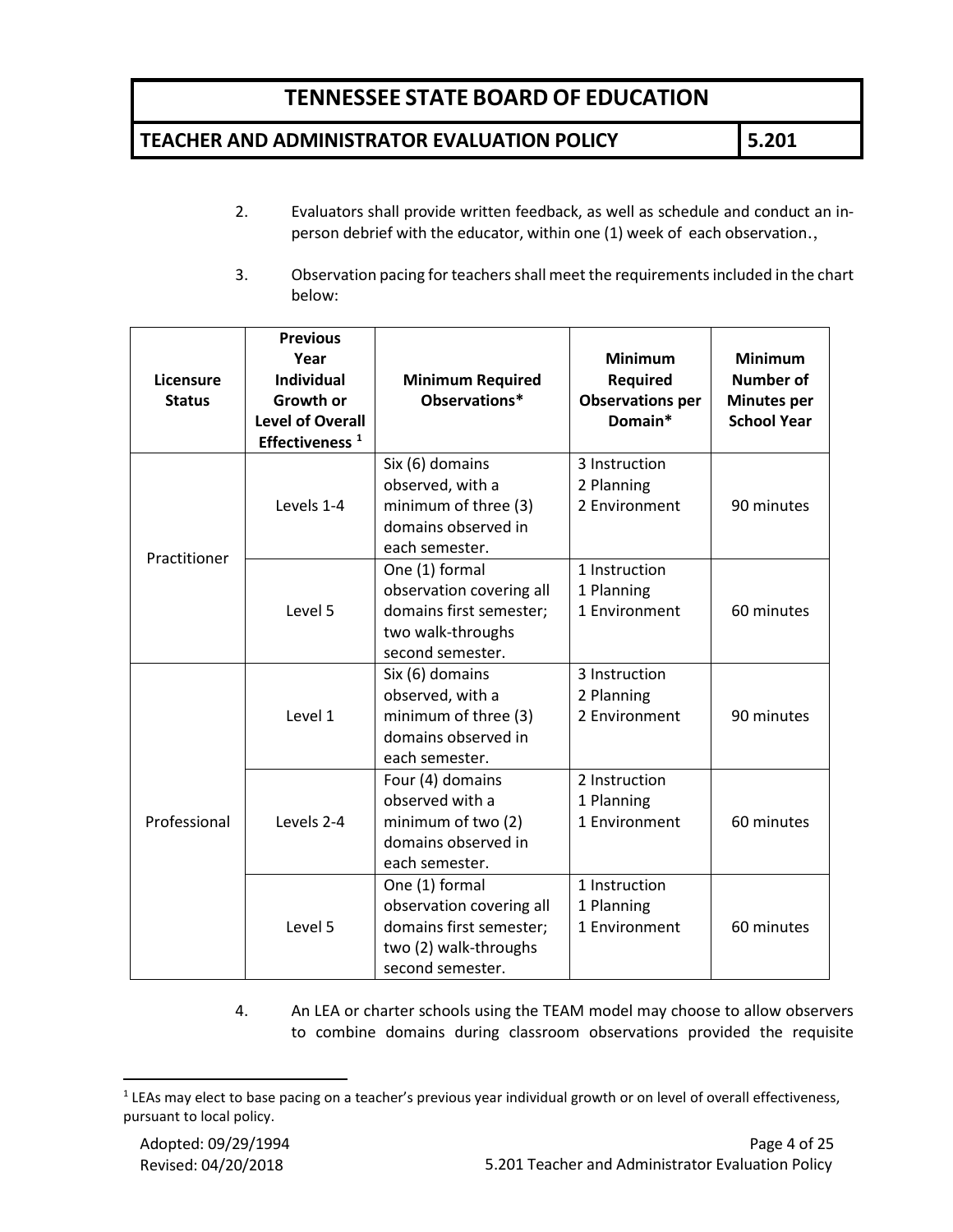#### **TEACHER AND ADMINISTRATOR EVALUATION POLICY 5.201**

minimum time, semester, distribution and notice (announced versus unannounced) are met.

- (b) The number of required observations for licensed teachers who were PYE (partial year exemption) in the previous year, may be determined by their performance level in the school year immediately preceding the PYE year. Any non-PYE educator without a Level of Overall Effectiveness in the previous year shall have the maximum number of observations conducted based on the educator's license type.
- (c) LEAs may use a State Board approved student survey instrument weighted in accordance with the approved observation model. See Appendix A for the approval process for student survey instruments.
- (d) School administrators who spend fifty percent (50%) or more of their time on administrative duties shall be observed according to an approved observation model based on the Tennessee Instructional Leadership Standards (TILS) and approved by the State Board of Education. The evaluation process will also include:
	- 1. A review of the quality of the school administrators' implementation of teacher evaluations;
	- 2. School climate and/or teaching and learning conditions surveys; and
	- 3. School administrators shall have at least two (2) onsite observations annually, conducted by the director of schools or designee. .
- (e) All evaluations shall be conducted by certified evaluators. To be certified, an evaluator must meet certification requirements as determined by the Department of Education.

#### **Alternate Observation Models**

- (1) In lieu of the state observation model (TEAM), LEAs and state special schools, may select an alternate observation model from a State Board approved list. Public charter schools or charter management organizations, if applicable, may select the state observation model, an alternate observation model approved by the State Board for LEAs, or a charter school alternate observation model from a State Board-approved list (Appendix B).
	- (a) The list of currently approved alternate observation models for LEAs, state special schools, and charter schools includes:
		- 1. The Teacher Instructional Growth for Effectiveness and Results (TIGER)
		- 2. Project COACH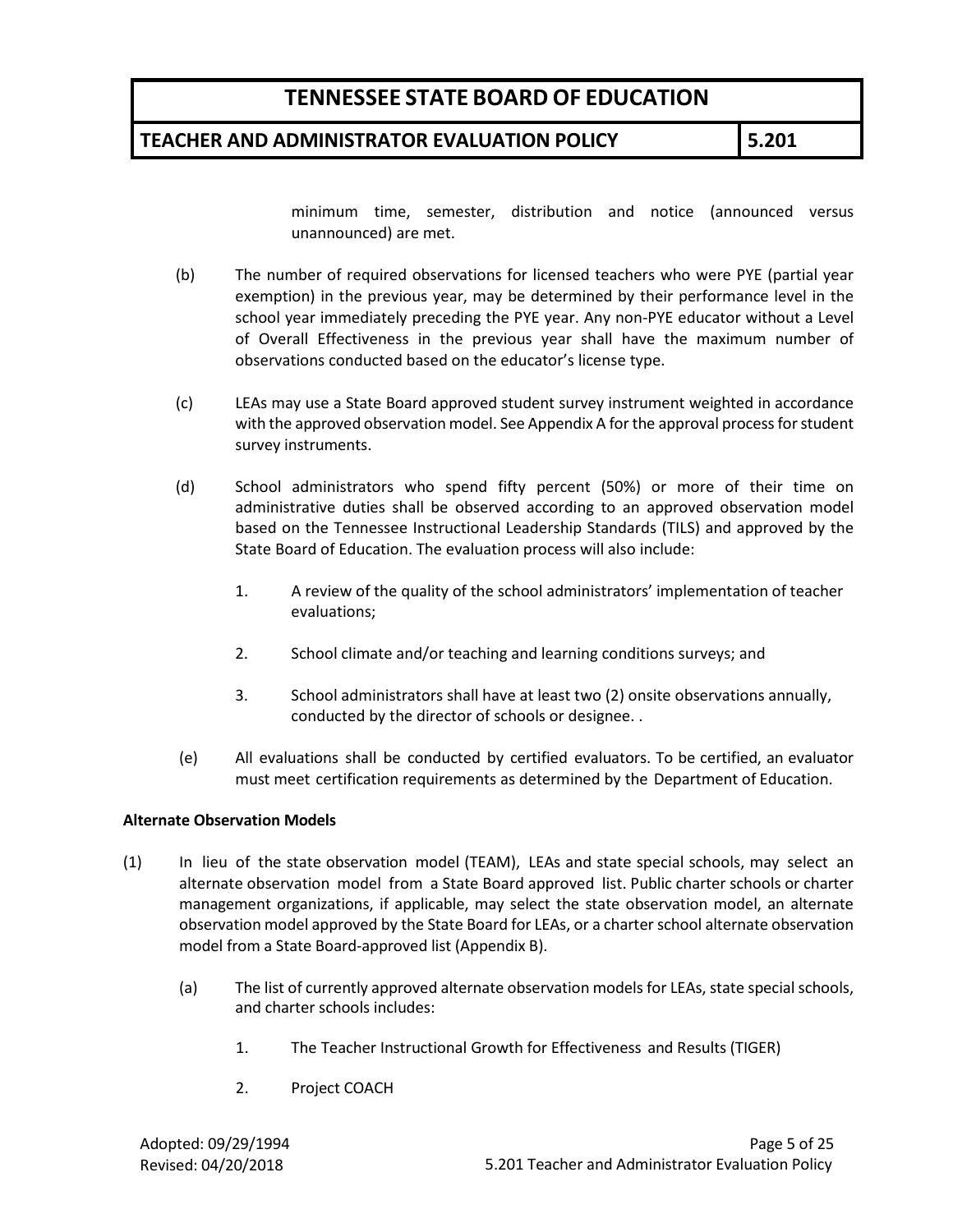### **TEACHER AND ADMINISTRATOR EVALUATION POLICY 5.201**

- 3. Teacher Effectiveness Model (TEM)
- (b) The list of currently approved alternate school administrator observation models includes:
	- 1. Project COACH Administrator
- (2) LEAs, state special schools, and charter schools may submit an alternate observation model to the Department for review and recommendation to the State Board. All proposed alternate observation models shall, at a minimum:
	- (a) Be research-based, effectively differentiate teacher performance, and meet all legal requirements regarding evaluation;
	- (b) Differentiate teacher performance into five (5) performance levels. The use of a conversion plan to convert scores on a different scale to a five-level scale is permitted, if applicable;
	- (c) Include a plan for observation data to be submitted into the state evaluation data system on annual basis in compliance with timelines determined by the Department of Education;
	- (d) Require yearly certification of all evaluators;
	- (e) Include a formal feedback component; and
	- (f) Include at least the same number of observations required by the TEAM evaluation model.
- (3) LEAs may propose to pilot an alternate observation model to the Department of Education via the following process:
	- (a) A formal request to pilot a new alternate observation model shall be submitted to the Department of Education by January 15 of the year prior to implementation of the pilot.
	- (b) The request to pilot shall, at a minimum, include the proposed observation rubric, documentation that the proposed model meets the minimum requirements for alternate observation models, the research base for the particular model, and the numbers of teachers and schools to be involved in the pilot.
	- (c) The Department of Education shall review the proposed pilot and shall approve or deny the proposed pilot.
	- (d) If approved, data regarding the outcome of the pilot shall be submitted to the Department of Education no later than July 1 following the piloted school year.
	- (e) The Department of Education shall review the data from the proposed observation model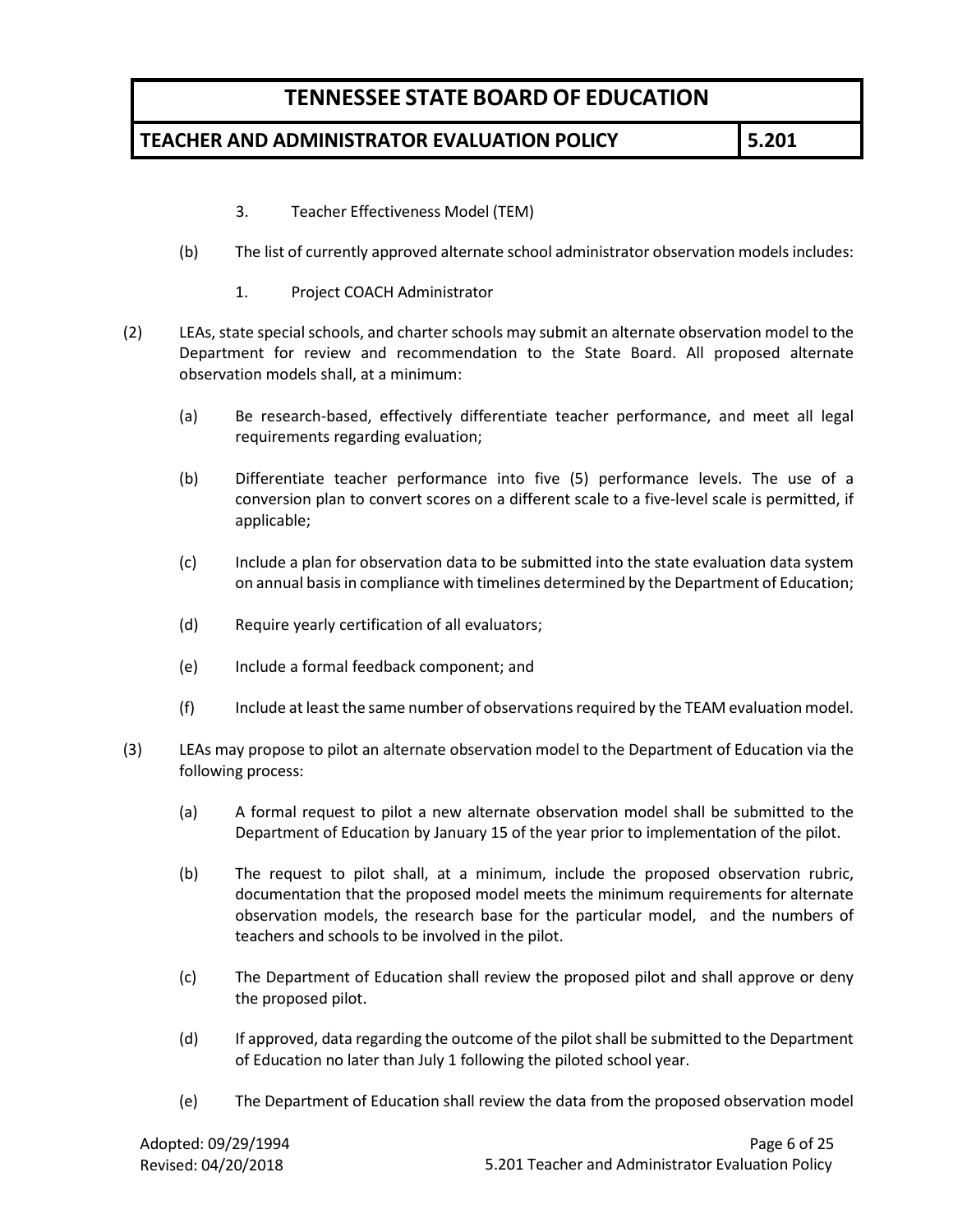#### **TEACHER AND ADMINISTRATOR EVALUATION POLICY 5.201**

and shall recommend approval or denial of the alternate observation model to the State Board.

- (4) Charter schools or charter management organizations, if applicable, may propose an alternate observation model via the following process:
	- (a) A proposal shall be submitted to the Department of Education by January 15 of the year prior to implementation.
	- (b) Each proposal shall include the proposed observation rubric, evidence that the proposed model meets the minimum requirements for alternate observation models, and the research base for the particular model.
	- (c) The Department of Education shall review the proposed model and shall recommend to the State Board either approval or denial of the model.
- (5) LEAs using an approved alternate observation model shall submit the following documents to the Department of Education by June 1each year:
	- (a) Documents noting any proposed changes to the evaluation model for the following school year.
	- (b) An annual plan for ensuring all evaluators are certified.
- (6) The approved evaluation model for non-public school teachers shall be the state's evaluation framework used by all schools prior to 2011-12 school year.
- (7) Any evaluation model from which results will be used to inform licensure advancement shall be approved by the State Board.

#### **Local-Level Grievance Procedure**

- (1) T.C.A. § 49-1-302, provides for "a local-level evaluation grievance procedure to provide a means for evaluated teachers and school administrators to challenge only the accuracy of the data used in the evaluation and the adherence to the evaluation policies adopted by the State Board of Education."
- (2) The local-level grievance procedure shall provide for a review of the data used for the calculation of an evaluation score to ensure it is properly attributed to the teacher or administrator.
- (3) The director of schools shall ensure all teachers and school administrators are aware of the locallevel grievance procedures and shall ensure the grievance process is conducted without fear, discrimination, or reprisal.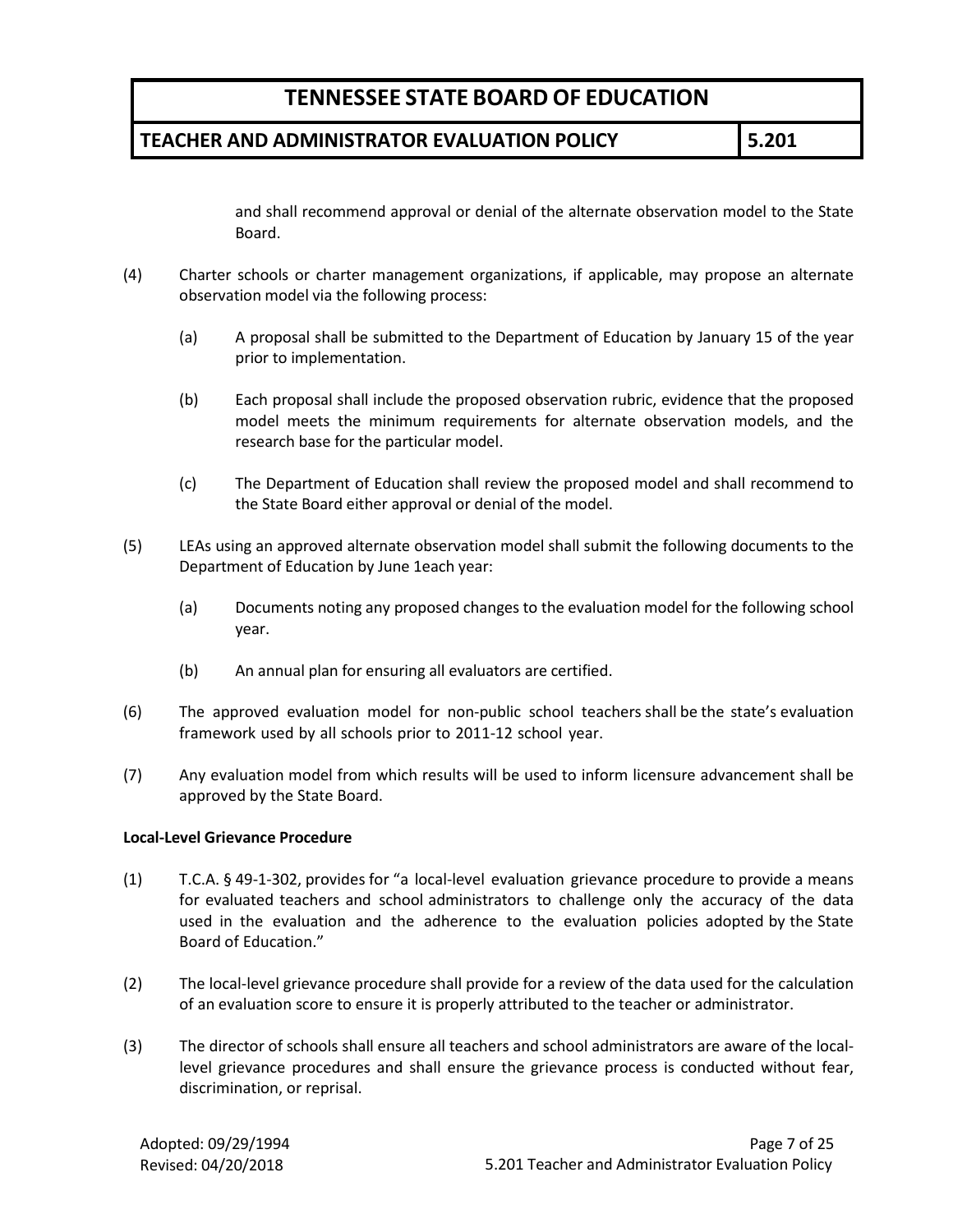### **TEACHER AND ADMINISTRATOR EVALUATION POLICY 5.201**

- (4) Every attempt should be made to resolve grievances at the lowest possible step in the process.
- (5) Minor procedural errors in implementing the evaluation model shall be resolved at the lowest possible step in the grievance procedure but shall not constitute grounds for challenging the final results of an evaluation. Minor procedural errors shall be defined as errors that do not materially affect or compromise the integrity of the evaluation results. The final results of an evaluation may only be challenged if the person being evaluated can demonstrate, no later than during step II of the grievance procedure that the procedural errors made could materially affect or compromise the integrity of the evaluation results. The Department shall provide guidance on which procedural errors may materially effect of compromise the results of the evaluation.
- (6) Grievances may be filed at the end of each of the three (3) components of the evaluation model: 1) qualitative appraisal; 2) student growth measures; and 3) other measures of student achievement.
- (7) A grievance must be filed no later than fifteen (15) days from the date teachers and school administrators receive the results for each component, otherwise the grievance will be considered untimely and invalid. Nothing shall preclude a teacher or school administrator from filing a grievance at any time prior to the deadlines stated herein.
- (8) LEAs shall develop and make available standard grievance forms. No grievance may be denied because a standard form adopted by an LEA has not been used as long as the components required by this policy are included.
- (9) Each grievance submitted shall contain:
	- (a) The teacher or school administrator's name, position, school, and additional title, if any;
	- (b) The name of the teacher or school administrator's immediate supervisor;
	- (c) The name of the evaluator/reviewer;
	- (d) The date the challenged evaluation was received;
	- (e) The evaluation period in question;
	- (f) The basis for the grievance;
	- (g) The corrective action desired by grievant; and
	- (h) Sufficient facts or other information to begin an investigation.
- (10) A failure to state the basis for the grievance shall result in the grievance being considered invalid.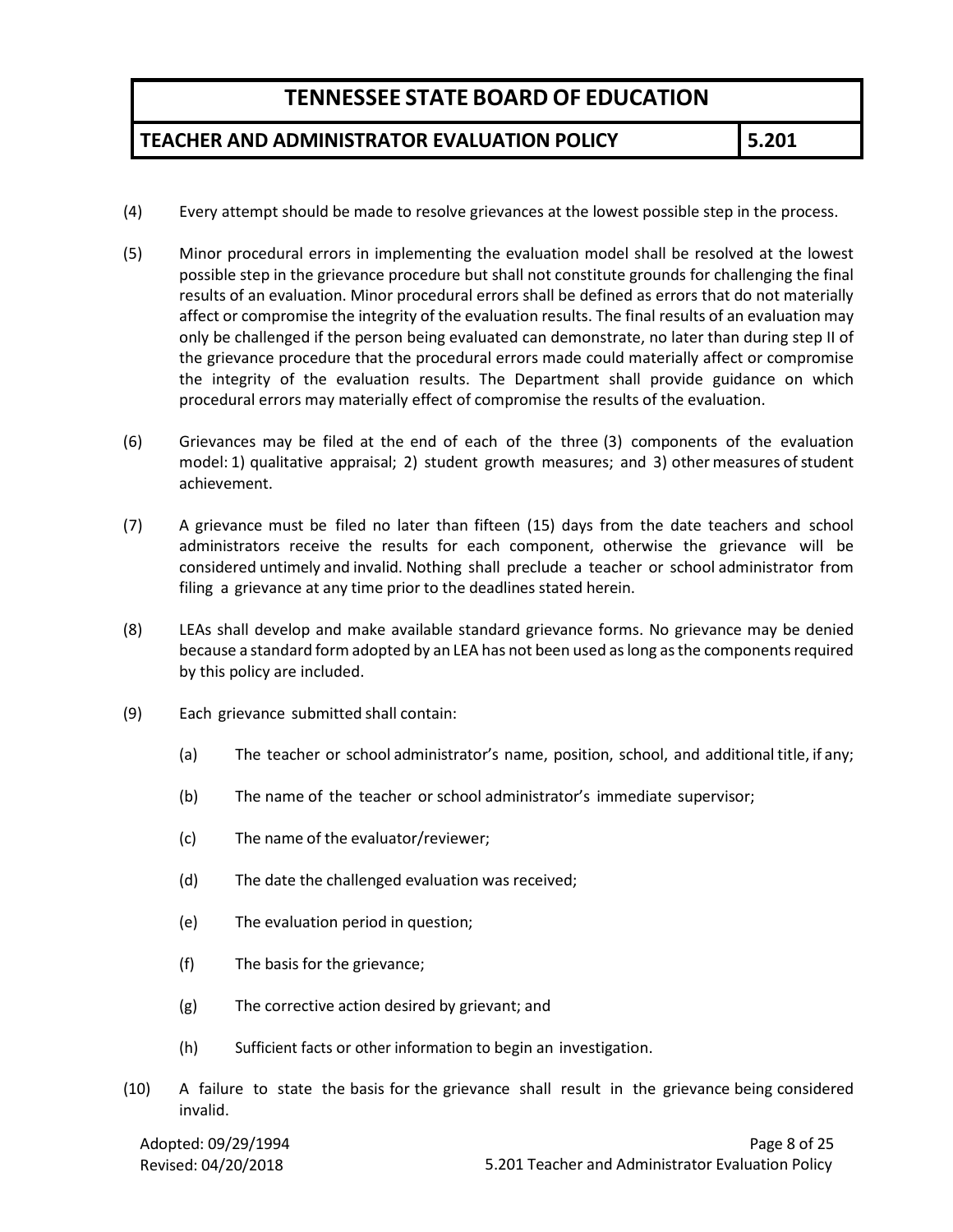### **TEACHER AND ADMINISTRATOR EVALUATION POLICY 5.201**

- (11) Procedures. The grievance process shall be conducted in accordance with the following three (3) steps:
	- (a) Step I—Evaluator
		- 1. Written grievance containing the information required under section 9 is submitted to the evaluator within fifteen (15) days of receipt of the result of the component being grieved.
		- 2. Local administrative investigation and fact finding.
		- 3. Decision clearly communicated in writing to grievant within fifteen (15) days of receipt of the complaint.
		- 4. To allow disputes to be resolved at the lowest level possible, the evaluator may take any action necessary, based on the circumstances, to immediately correct any procedural errors made in the evaluation process.
	- (b) Step II—The Director of Schools or his/her designee who shall have had no input or involvement in the evaluation for which the grievance has been filed.
		- 1. Written grievance and prior step decision submitted to the Director of Schools or his/her designee within fifteen (15) days of receipt of decision from Step I. The designee cannot be used in cases involving a school administrator's evaluation.
		- 2. Informal discussion or hearing of facts, allegations, and testimony by appropriate witnesses as soon as practical. An attorney or a representative of an employee may speak on behalf of the employee during the informal discussion or hearing.
		- 3. Local investigation, fact finding, and written final decision communicated to grievant in writing within fifteen (15) days of discussion.
		- 4. To allow disputes to be resolved at the lowest level possible, the Director of Schools may take any action necessary, based on the circumstances, to immediately correct any procedural errors made in the evaluation process.
	- (c) Step III—Local Board of Education
		- 1. Teachers and school administrators may request a hearing before the local board of education by submitting a written grievance and all relevant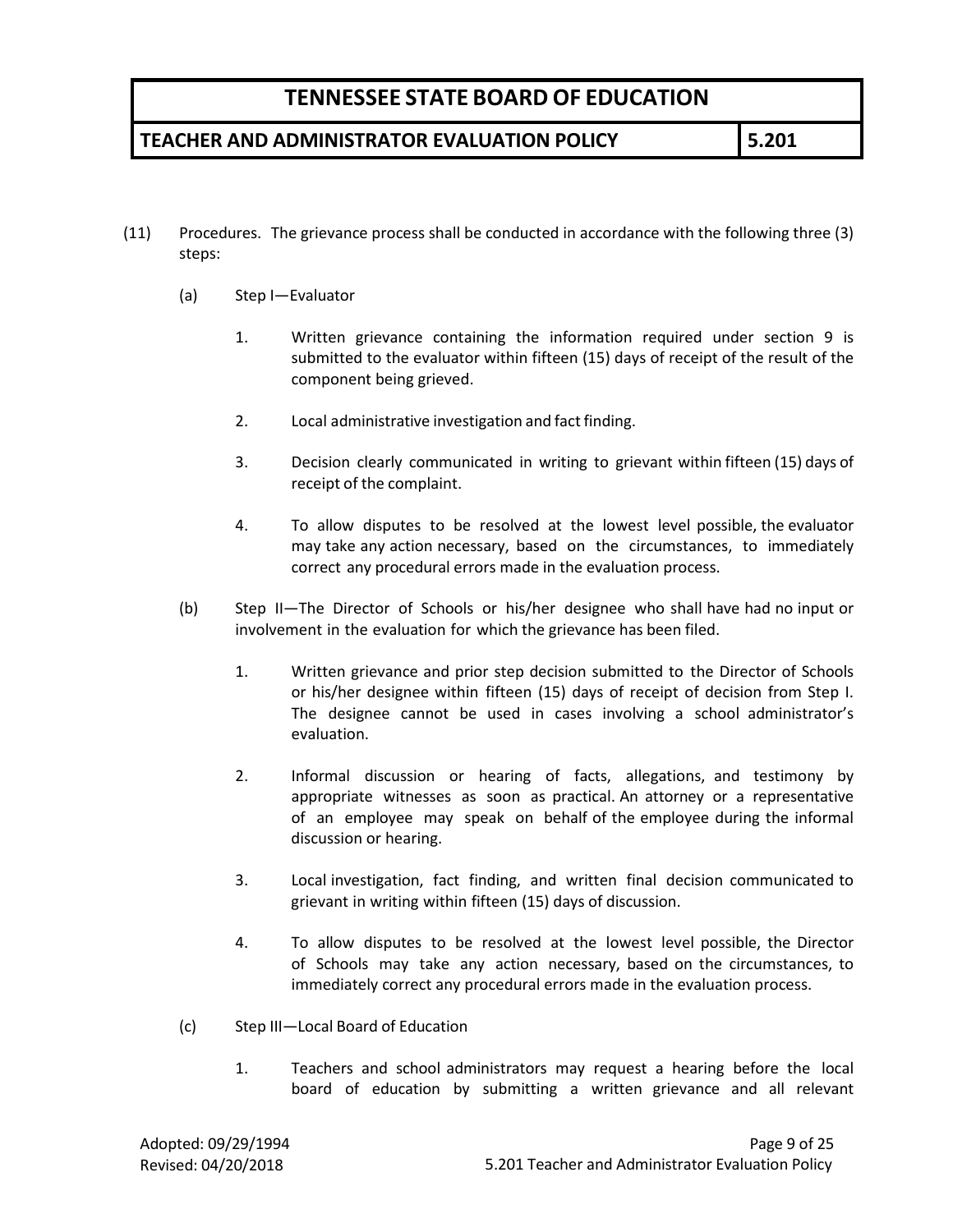#### **TEACHER AND ADMINISTRATOR EVALUATION POLICY 5.201**

documentation to the local board of education within fifteen (15) days of receipt of decision from Step II.

2. The board of education, based upon a review of the record, may grant or deny a request for a full board hearing and may affirm or overturn the decision of the Director of Schools with or without a hearing before the board.

Any hearing granted by the board of education shall be held no later than thirty (30) days after receipt of a request for a hearing.

- 3. The local board of education shall give written notice of the time and place of the hearing to the grievant, Director of Schools and all administrators involved.
- 4. The local board of education's decision shall be communicated in writing to all parties, no later than thirty (30) days after conclusion of the hearing.
- 5. The local board of education shall serve as the final step for all grievances.
- (d) An attorney may represent a grievant before the local board of education. The grievant and the local board of education may have counsel present at discussions prior to the final step.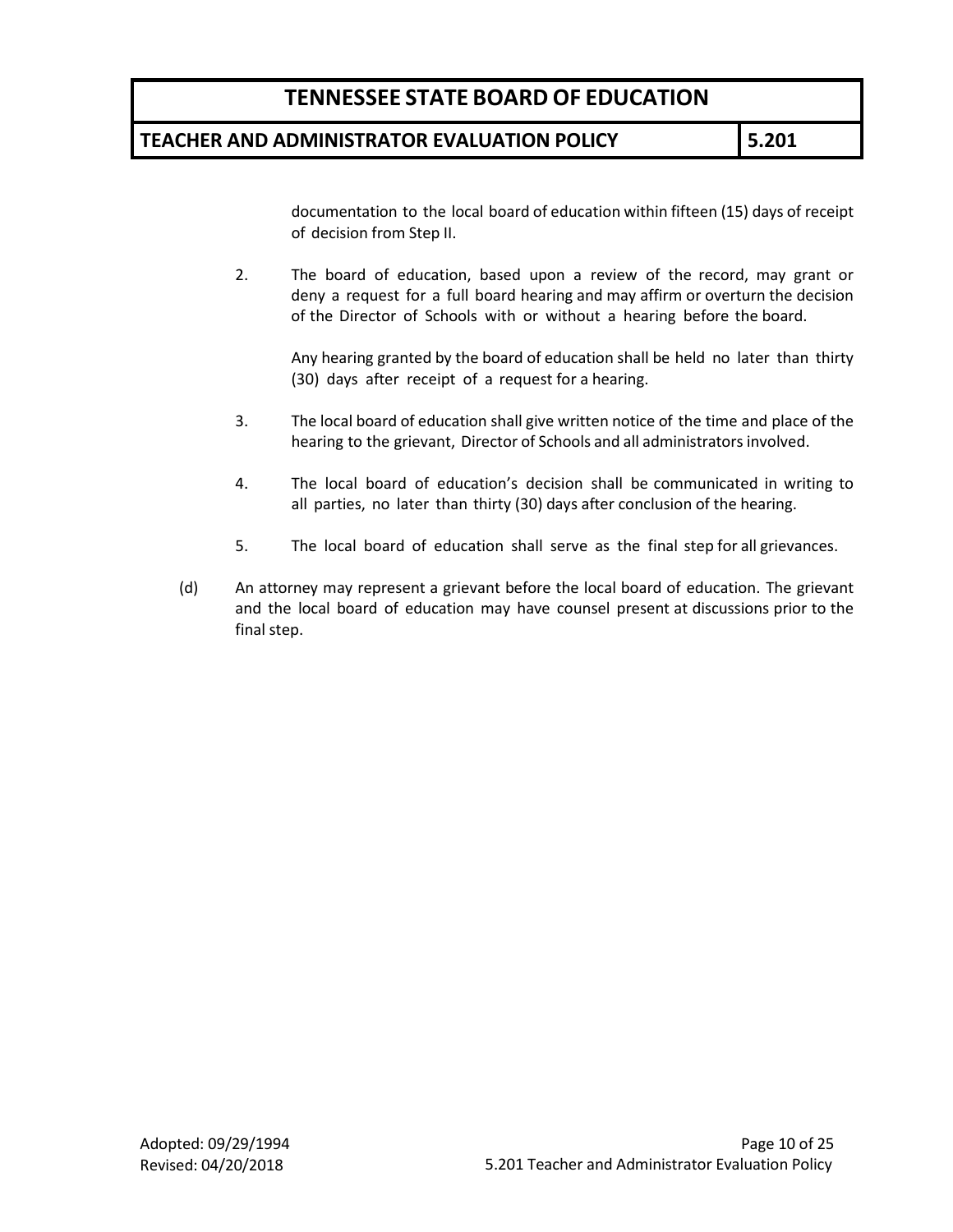### **TEACHER AND ADMINISTRATOR EVALUATION POLICY 5.201**

#### **Appendix A: Student Surveys**

Currently approved student survey instruments are:

- Tennessee School Climate Survey
- Tripod Survey
- My Student Survey
- Panorama

Additional surveys instruments may granted approval by the State Board of Education for use as part of an approved evaluation model via the following process:

- **Step 1:** Potential vendor secures an LEA to pilot their instrument.
- **Step 2:** Vendor works with the Tennessee Department of Education (TDOE) to determine the appropriate number of survey administrations and/or pilot participants.
- **Step 3:** Vendor shares data generated from pilot with TDOE for analysis.
- **Step 4:** Vendor proposes rating scale based on pilot data.
- **Step 5:** TDOE reviews instrument, rating scale, and analyzes pilot data.
- **Step 6:** TDOE recommends survey vendors to State Board of Education for final approval.
- **Step 6:** LEAs may use the survey instrument for evaluative purpose in the following school year.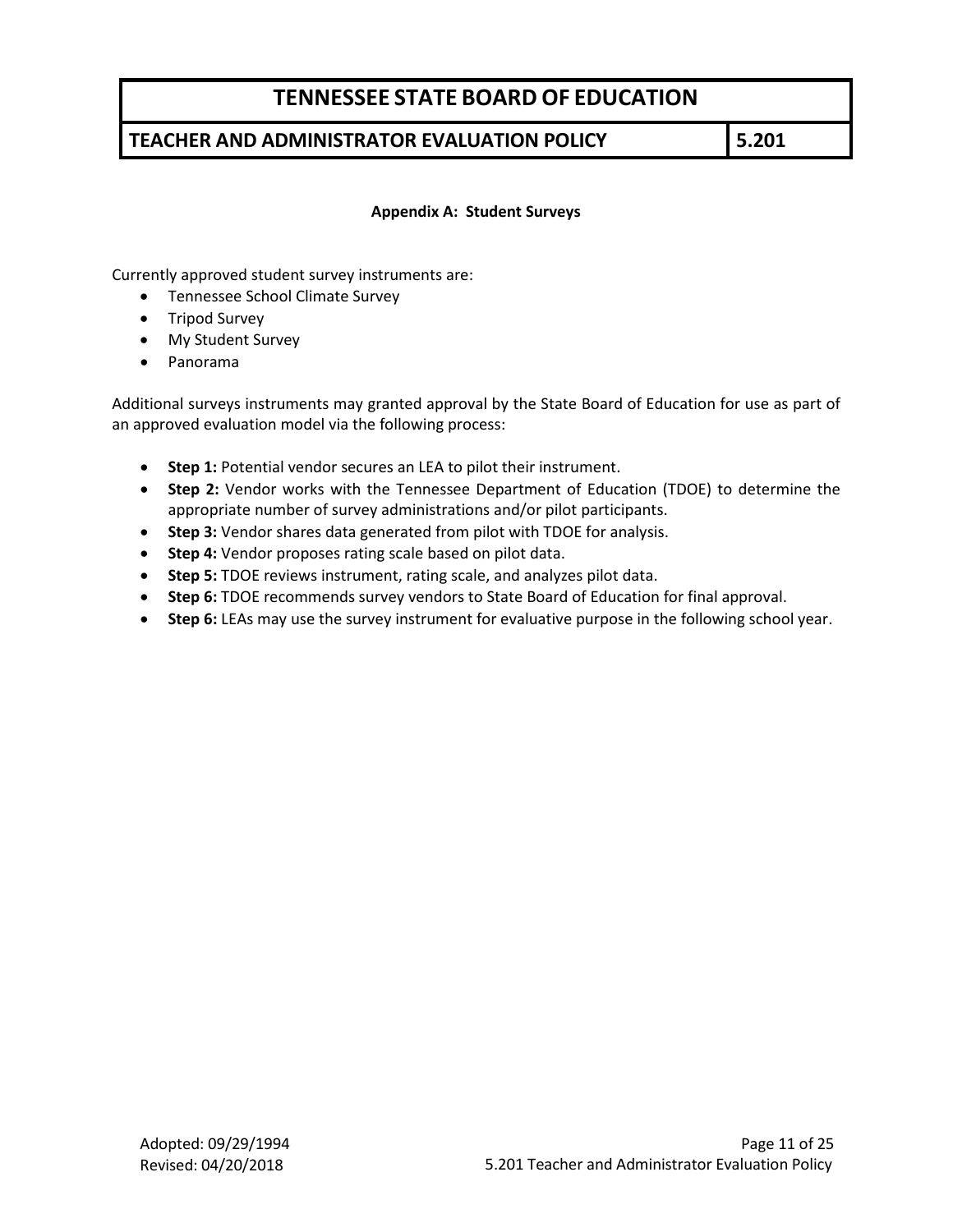### **TEACHER AND ADMINISTRATOR EVALUATION POLICY 5.201**

**Appendix B: Charter School Approved Alternate Observation Models**

**Approved alternative observation models will be added to this Appendix upon approval**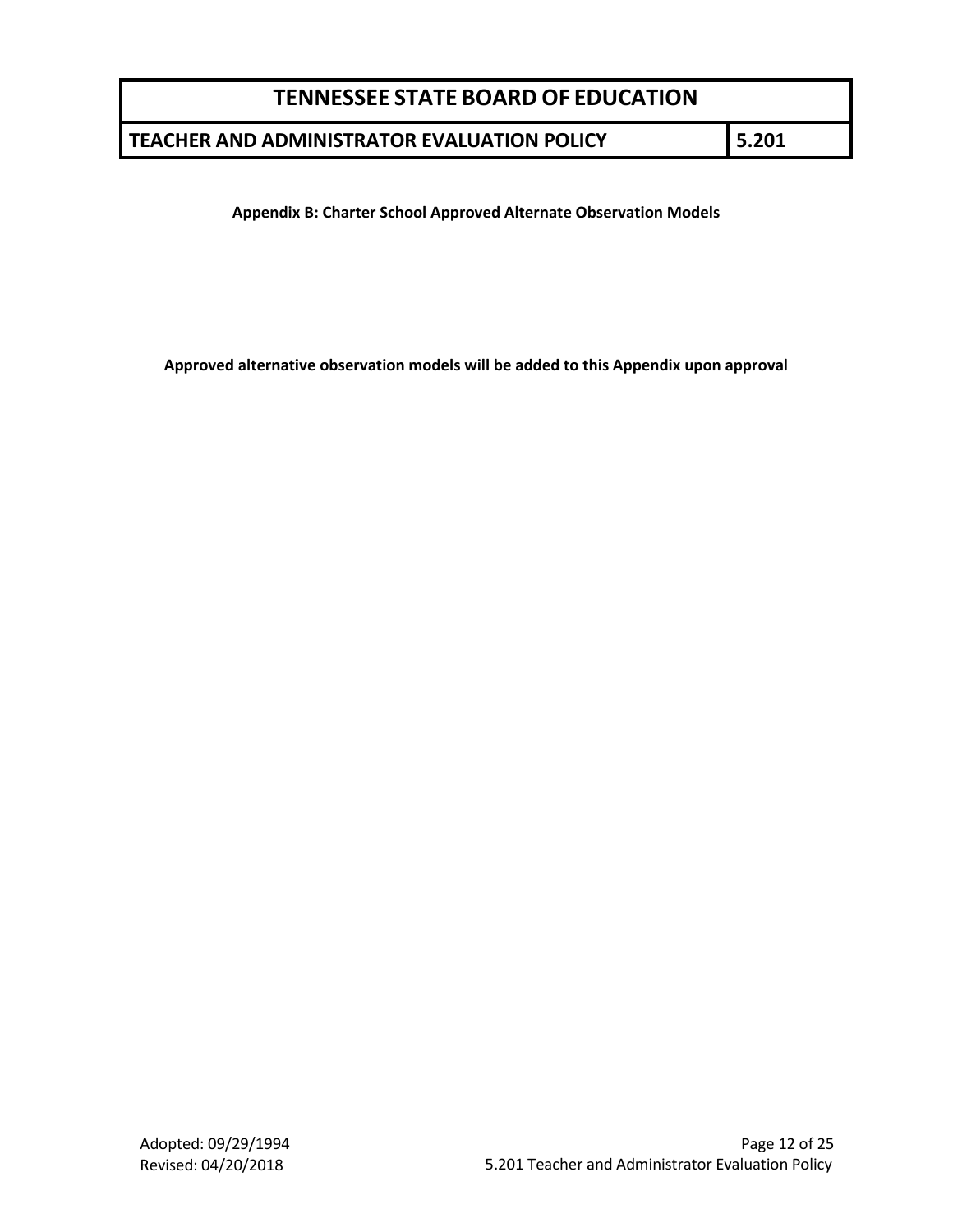#### **TEACHER AND ADMINISTRATOR EVALUATION POLICY 5.201**

#### **Appendix C: How individual TVAAS scores from TNReady will factor into evaluation**

TNReady scores will factor into evaluation scores at 10 percent for the 2016-17 school year, 20 percent for the 2017-18 school year and 35 percent for the 2018-19 school year and thereafter. Additionally, 2015- 16 growth will only be used if it benefits the educator. If it does not, or if the educator does not have scores from the 2015-16 year, the qualitative component of the evaluation composite will increase.



**Evaluation options for high school teachers of a testedcourse**

High school teachers will have the following options for how their evaluations could be calculated. The teacher will automatically receive the highest option. *(See chart on next page.)*

- Option 1: Include prior year data
	- o If a teacher has 2014-15 and 2015-16 TVAAS data, both years will comprise 25 percent portion of the student growth component if this calculation benefits the teacher. If the 2015-16 TVAAS data does not benefit the teacher, the 2014-15 data will comprise the entire 25percent.
	- o If a teacher only has 2015-16 TVAAS data, this score will comprise the entirety of the 25 percent portion if it benefits the teacher.
- Option 2: 2016-17 at 10 percent
	- o If a teacher does not have 2014-15 TVAAS data, and if the 2015-16 TVAAS score does not benefit the teacher or is not available, the qualitative component of the evaluation willincrease.
- Option 3: 2016-17 at 35 percent
	- o The most recent year's student growth score will count for the full 35 percent student growth component if this results in the highest overall evaluation score for the teacher.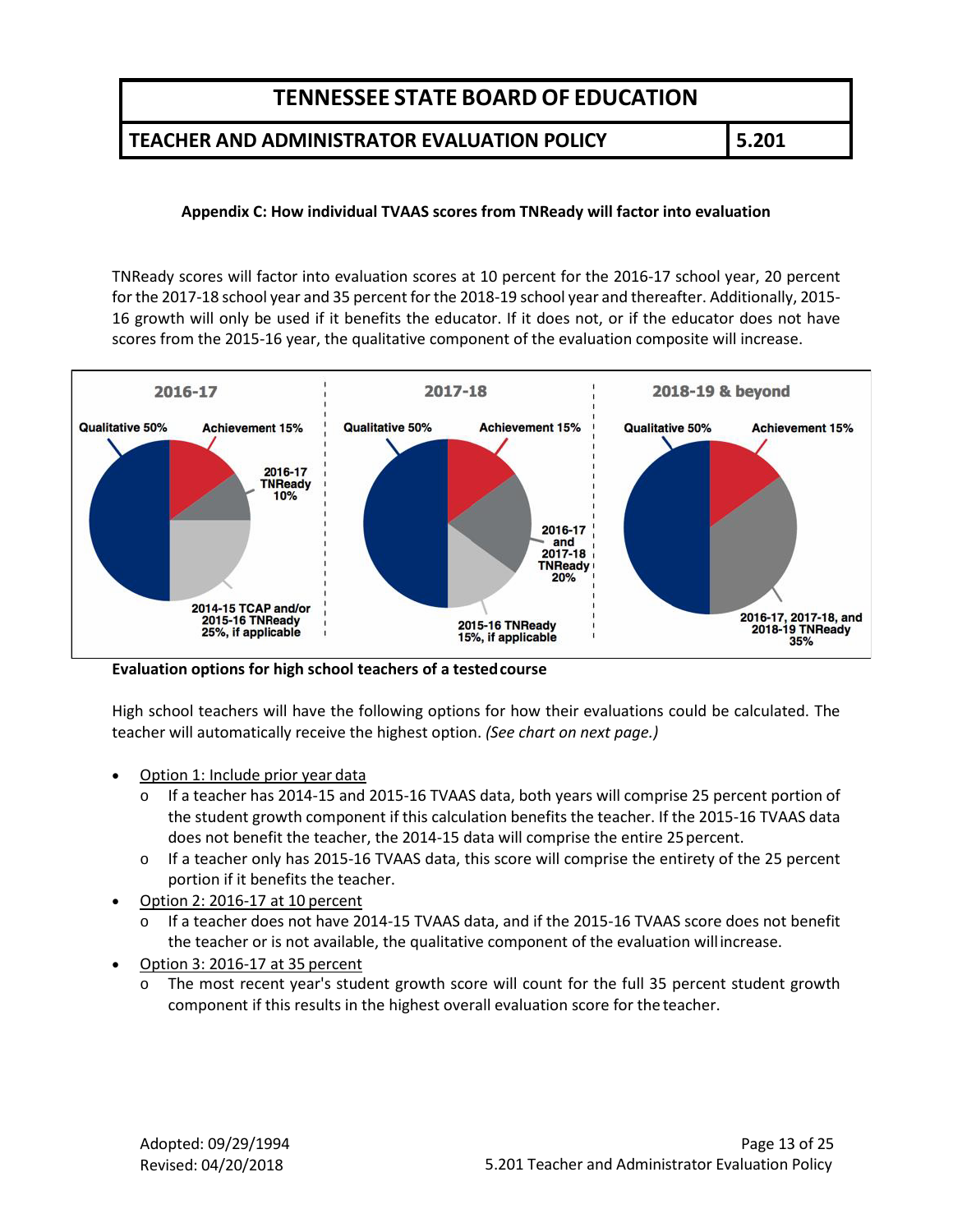### **TEACHER AND ADMINISTRATOR EVALUATION POLICY 5.201**



**Evaluation options for grades 5–8 teachers of a tested grade or subject (excluding social studies)**

Teachers in grades 5–8 will have the following options for how their evaluations could be calculated. The teacher will automatically receive the highest option based on available data.

- Option 1: Include prior year data
	- o If a teacher has 2014-15 and 2015-16 TVAAS data, both years will comprise the 25 percent portion of the student growth component if this calculation benefits the teacher. If the 2015-16 TVAAS data does not benefit the teacher or does not exist, the 2014-15 data will comprise the entire 25 percent prior year growth portion.
- Most teachers in grades 5–8 will not have 2015-16 data however, some middle school teachers who teach EOC courses, like Algebra I, will have TVAAS scores from 2015-16.
	- If a teacher only has 2015-16 TVAAS data, this score will factor in for the entirety of the 25 percent portion if it benefits the teacher.
- Option 2: 2016-17 at 10 percent
	- o If the teacher does not have 2014-15 TVAAS data and the 2015-16 score does not benefit the teacher or does not exist, the qualitative component of the evaluation will increase.
- Option 3: 2016-17 at 35 percent
	- The most recent year's student growth score will count for the full 35 percent student growth component if this results in the highest overall evaluation score for the teacher.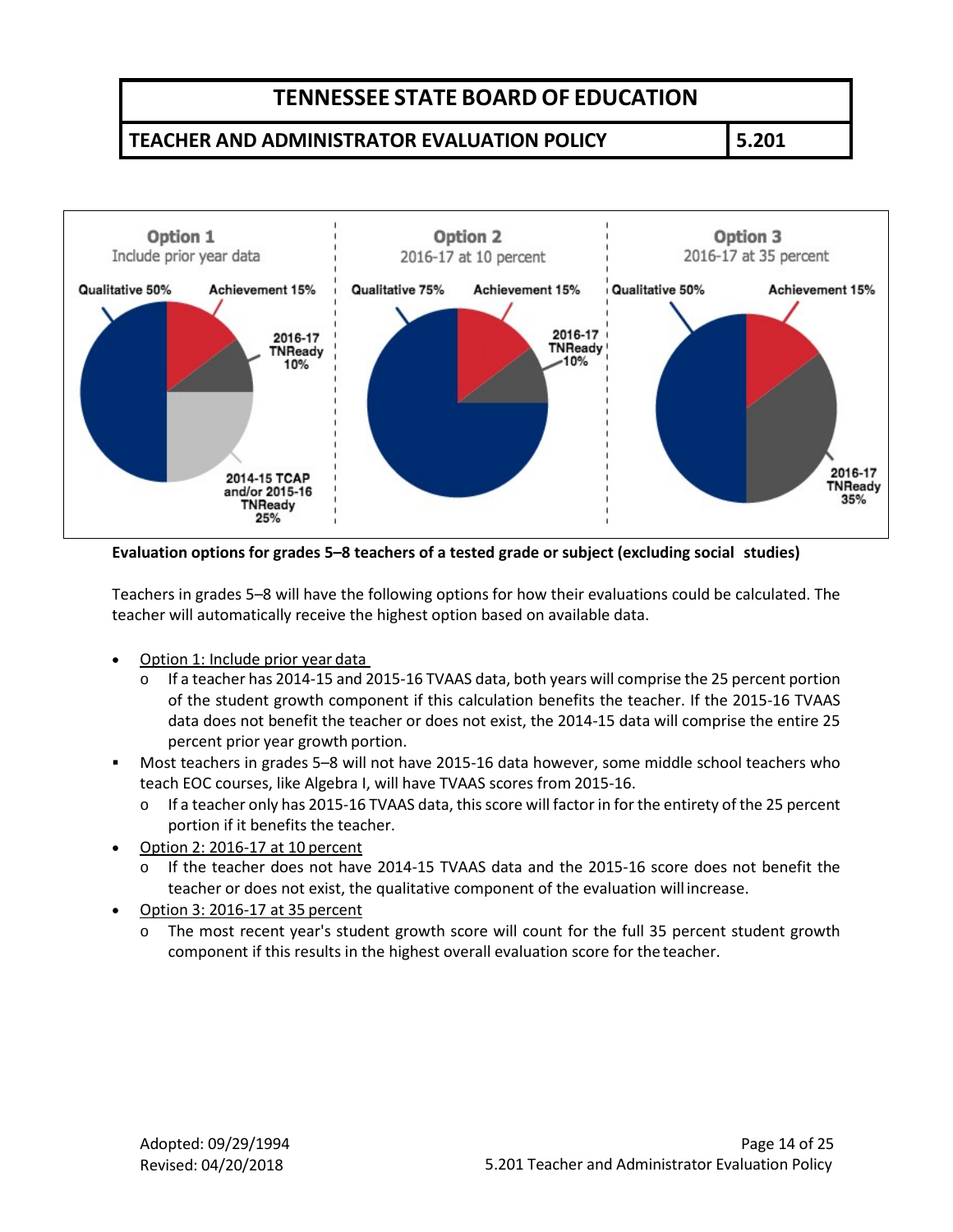### **TEACHER AND ADMINISTRATOR EVALUATION POLICY 5.201**



#### **Evaluation calculation for fourth gradeteachers**

Because TNReady was not administered to students in grades 3–8 last year these teachers will have the same evaluation composite as teachers in non-tested grades and subjects.



**Evaluation options for second and third gradeteachers**

The options for 2016-17 are as follows. The option that generates the highest score for the educator will be automatically selected.

- Option 1: Include prior year data
	- o If a teacher has 2014-15 and 2015-16 TVAAS data, both years will comprise the 25 percent portion of the student growth component if this calculation benefits theteacher.
	- o If the 2015-16 TVAAS data does not benefit the teacher or does not exist, the 2014-15 data will comprise the entire 25 percent prior year growth portion.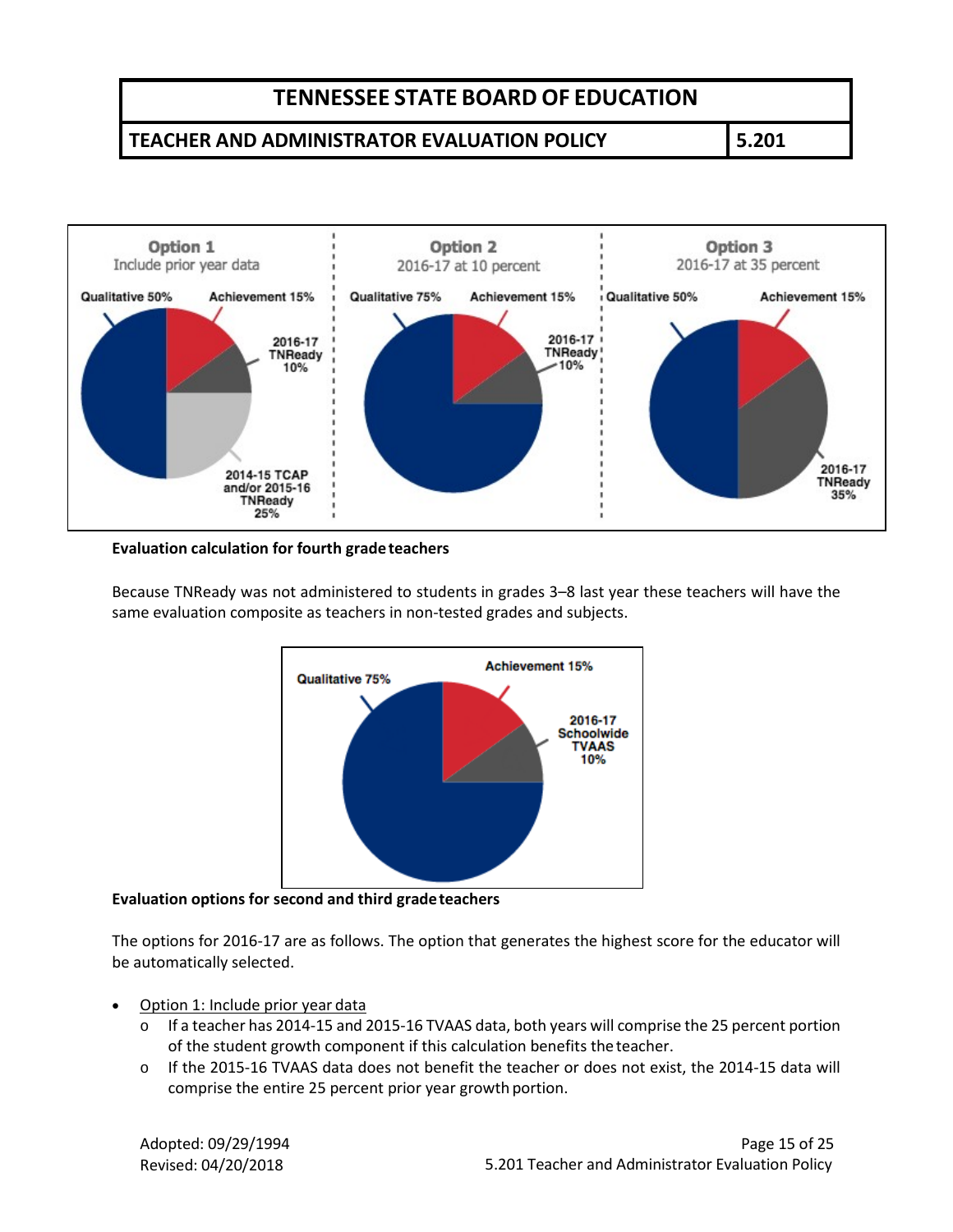### **TEACHER AND ADMINISTRATOR EVALUATION POLICY 5.201**

- $\circ$  If a teacher only has 2015-16 TVAAS data, this score will factor in for the entirety of the 25 percent portion if it benefits the teacher.
- Option 2: 2016-17 at 10 percent
	- o If the teacher does not have 2014-15 TVAAS data and the 2015-16 score does not benefitthe teacher, the qualitative component of the evaluation will increase.
- Option 3: 2016-17 at 35 percent
	- o The most recent year's student growth score can count for the full 35 percent growth component if this results in the highest overall evaluation score for theeducator.



**Evaluation for social studies teachers in grades3–8**

These educators are treated as non-tested teachers and will have one evaluation composite this year. Starting in 2017-18, individual TVAAS for grades 3–8 social studies will be available.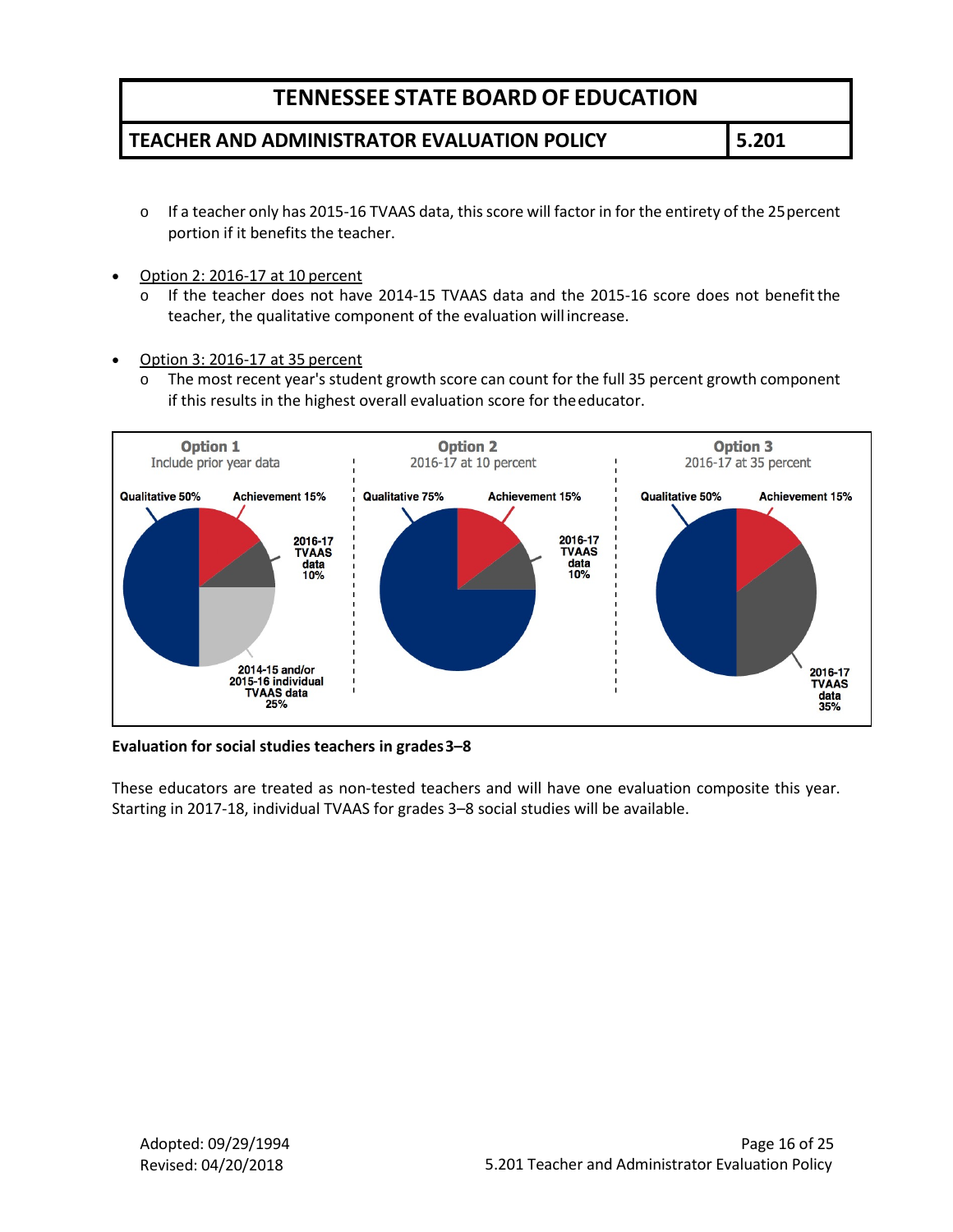### **TEACHER AND ADMINISTRATOR EVALUATION POLICY 5.201**



**Evaluation options for new teachers or teachers that do not have prior TVAAS data** 

Teachers who are new and/or who do not have prior TVAAS data will have the following options in 2016- 17. The educator will automatically receive the highest score.

- Option 1: 2016-17 at 10 percent
	- o Growth scores from 2016-17 TCAP exams, including TNReady, will factor in at 10percent.
- Option 2: 2016-17 at 35 percent
	- o The most recent year's student growth score will count for the full 35 percent student growth component if this results in the higher overall evaluation score for theeducator.



**Evaluation calculation for teachers of students who took the TCAP-Alt or MSAA (special education), or WIDA ACCESS (English Learners)**

Adopted: 09/29/1994 There is no TVAAS data generated from TCAP-Alt, MSAA, or WIDA ACCESS. Instead, these educators will be classified as non-tested teachers for evaluation purposes.

Revised: 04/20/2018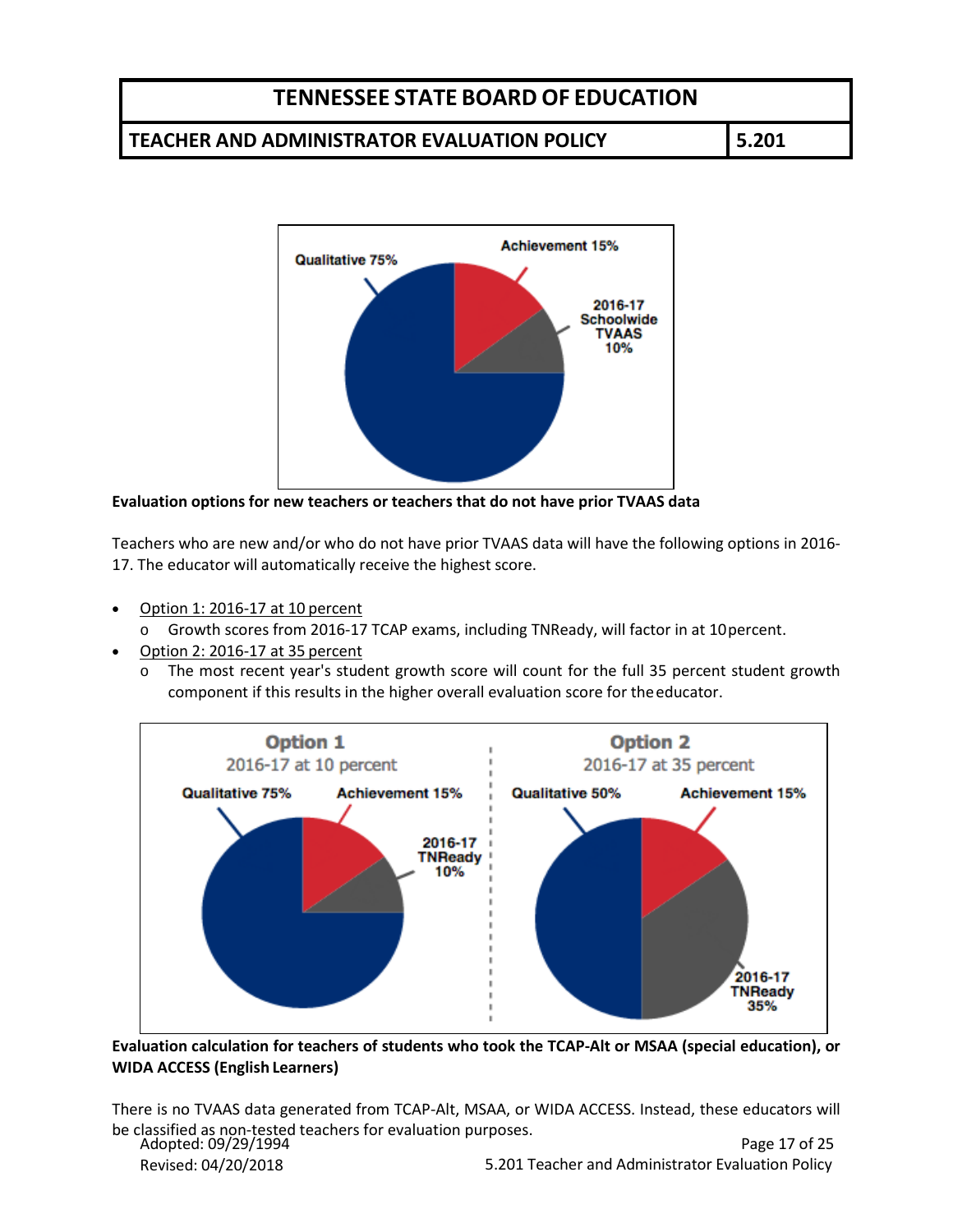### **TEACHER AND ADMINISTRATOR EVALUATION POLICY 5.201**



**Evaluation calculation for teachers in a non-tested grade or subject** 

In 2016-17, schoolwide TVAAS will factor in at 10 percent of a teacher's overall evaluationcomposite.



#### **Evaluation calculation for teachers evaluated using a portfoliomodel**

The weighting for these teachers will continue to be 35 percent individual growth from the portfolio growth model, 15 percent from the achievement measure, and 50 percent from qualitative measures.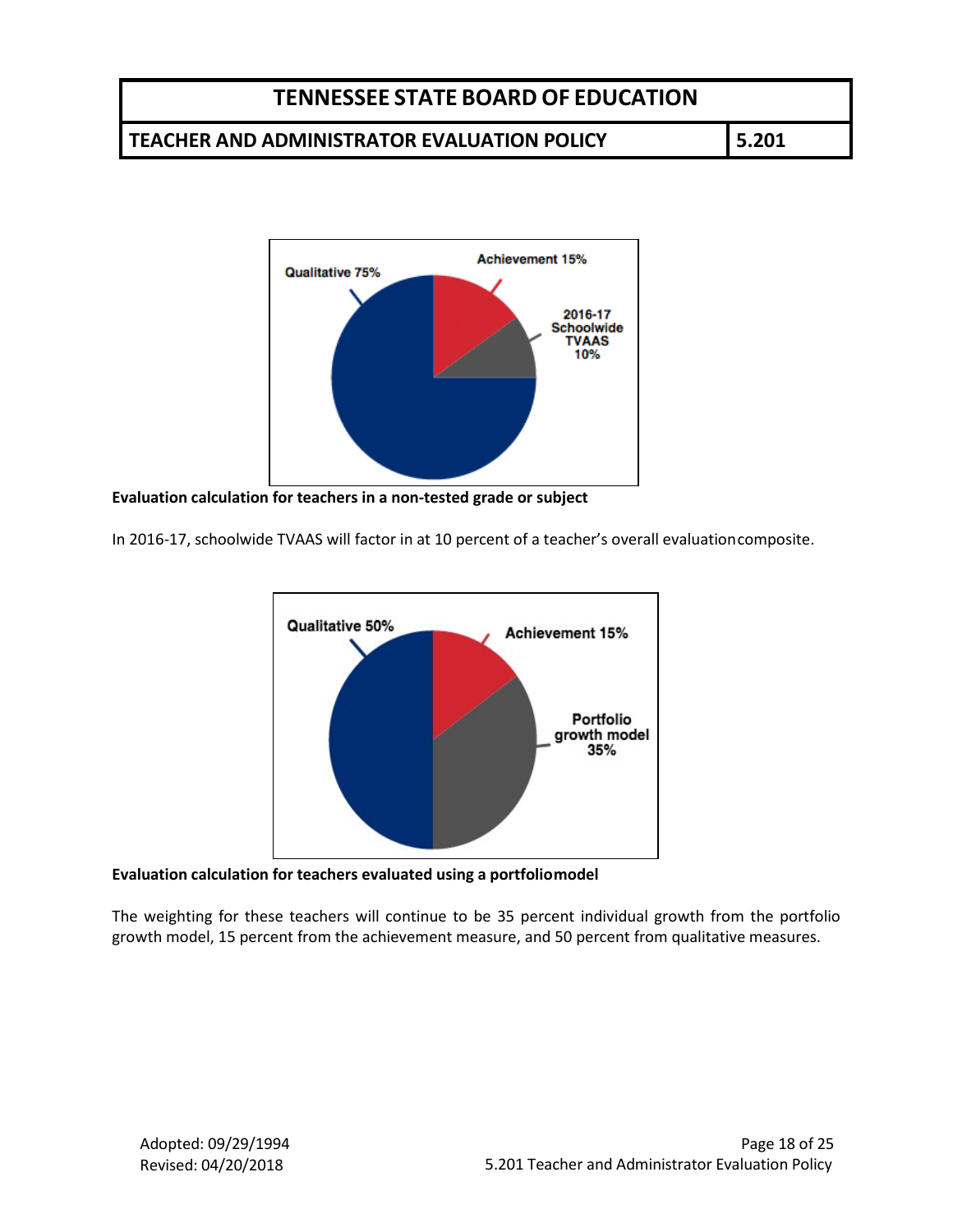#### **TEACHER AND ADMINISTRATOR EVALUATION POLICY 5.201**



#### **Evaluation calculation foradministrators**

Schoolwide TVAAS will factor in at 35 percent, as follows.



**Evaluation for teachers or leaders in a school that does not generate a schoolwide TVAAS score due to the suspension of TNReady lastyear**

• Teachers and leaders in any school that does not receive a schoolwide TVAAS score (e.g., a K-4 school without fourth grade data in 2016-17) and who do not have another growth option (e.g., portfolios) would have an evaluation calculation of 85 percent qualitative and 15 percent achievement. This option is not available for teachers who generate individual growth scores or have portfolio scores.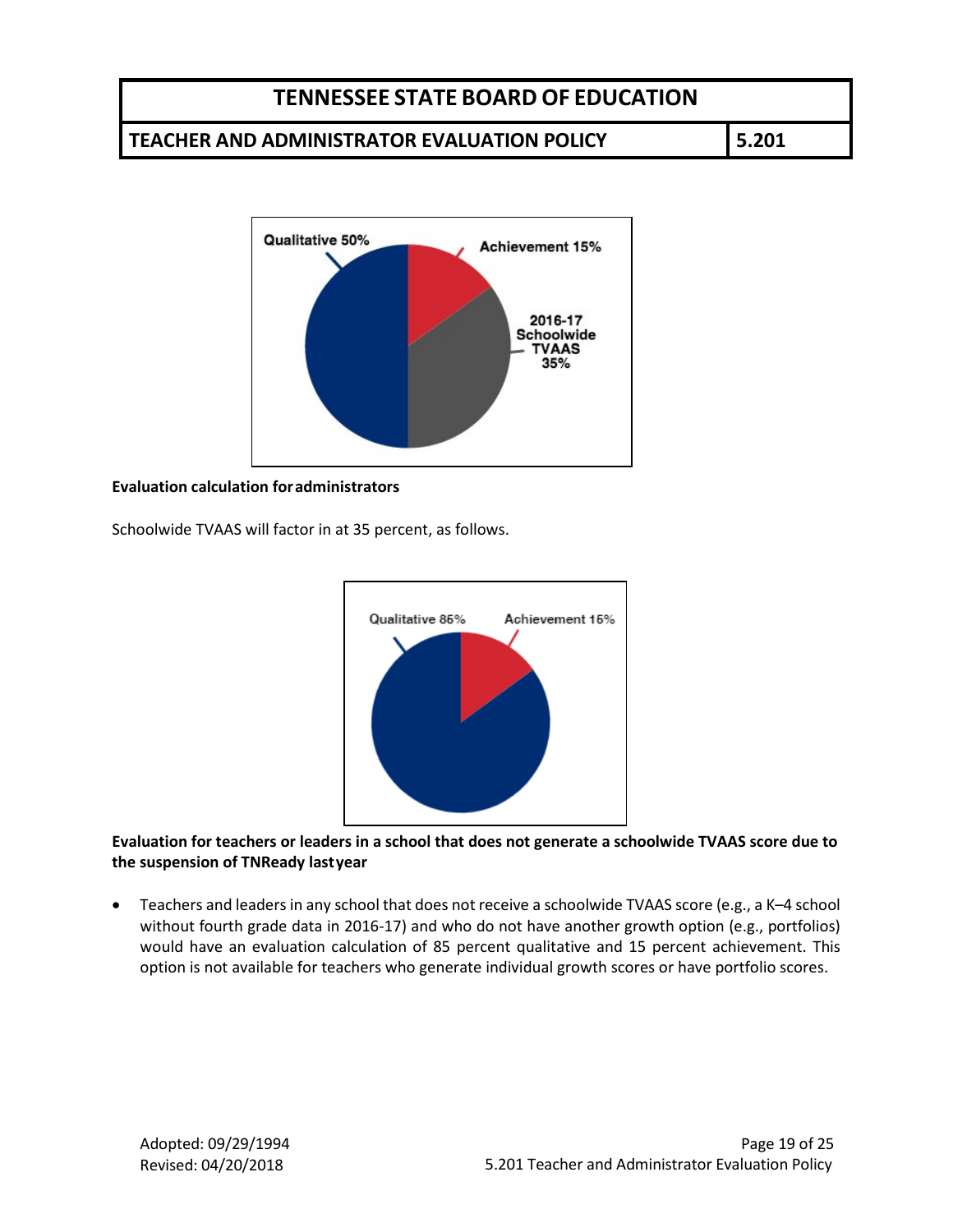### **TEACHER AND ADMINISTRATOR EVALUATION POLICY 5.201**

### **Appendix D: Achievement Measure Worksheet 2017-18**

#### **Achievement Measure Worksheet 2017-18**

Educator Name\_\_\_\_\_\_\_\_\_\_\_\_\_\_\_\_\_\_\_\_\_\_\_\_\_\_\_\_\_\_\_\_\_\_\_\_\_\_\_\_\_\_\_\_ School Name\_\_\_\_\_\_\_\_\_\_\_\_\_\_\_\_\_\_\_\_\_\_\_\_\_\_\_\_\_\_\_\_\_\_\_\_\_\_\_\_\_\_\_\_\_

Position \_\_\_\_\_\_\_\_\_\_\_\_\_\_\_\_\_\_\_\_\_\_\_\_\_\_\_\_\_\_\_\_\_\_\_\_\_\_\_\_\_\_\_\_\_\_\_\_

**To be completed at fall conference**

| <b>Part A: Approved Achievement</b>                          |                                    | Part B: Chosen Measure (from Part A) and Rationale                                                            |
|--------------------------------------------------------------|------------------------------------|---------------------------------------------------------------------------------------------------------------|
| Measures (Check One) <sup>2</sup>                            |                                    |                                                                                                               |
| <b>State Assessments</b>                                     |                                    |                                                                                                               |
| <b>TVAAS</b>                                                 | <b>Achievement</b><br><b>Score</b> | Measurable Criteria to Meet Effectiveness Rating <sup>3</sup><br>To be completed by administrator and teacher |
| <b>ACT/SAT Suite of Assessments</b>                          |                                    |                                                                                                               |
| Off the Shelf Assessments                                    |                                    |                                                                                                               |
| Early Postsecondary Exam (AP,<br>Cambridge, CLEP IB, SDC, or | 2                                  |                                                                                                               |
| dual credit exam)                                            | 3                                  |                                                                                                               |
| <b>Industry Certifications</b>                               |                                    |                                                                                                               |
| <b>Graduation Rate</b>                                       | 4                                  |                                                                                                               |
|                                                              | 5                                  |                                                                                                               |
| Educator Signature <sup>4</sup>                              |                                    | Date                                                                                                          |
| <b>Evaluator Signature</b>                                   |                                    | Date                                                                                                          |

#### **To be completed prior to summative conference**

| Part C: Summative Effectiveness Rating (for evaluator use only)<br>Achievement Measure Outcome (on measure selected above) |      | <b>Final Achievement</b><br>Score <sup>5</sup> |
|----------------------------------------------------------------------------------------------------------------------------|------|------------------------------------------------|
|                                                                                                                            |      |                                                |
|                                                                                                                            |      | <b>Date</b>                                    |
|                                                                                                                            |      |                                                |
| Educator Signature <sup>6</sup>                                                                                            | Date |                                                |
| <b>Evaluator Signature</b>                                                                                                 | Date |                                                |

<span id="page-19-0"></span>

| <sup>2</sup> For a detailed list of achievement |
|-------------------------------------------------|
| measure types within each approved              |
| achievement measure, see the                    |
| following pages.                                |

<span id="page-19-3"></span><span id="page-19-2"></span><span id="page-19-1"></span>achievement levels, see guidance<br>docu**ment sydilaale at http://tear** <u>tn.or</u>&evised: 04/20/2018 <sup>3</sup> Data for the chosen measure must be quantifiable. For additional guidance on the setting of documents available at <u>http://team-</u>

<sup>4</sup> Signatures indicate that the information contained in this document has been discussed.

<sup>5</sup> When current year data is released, if a teacher has an individual growth score of

a 3, 4, or 5 and that score is higher than the achievement score, the individual growth score will automatically replace the achievement score when final scores are submitted.

<sup>6</sup> Signatures indicate that the information contained in this document has been discussed.

Page 20 of 25 5.201 Teacher and Administrator Evaluation Policy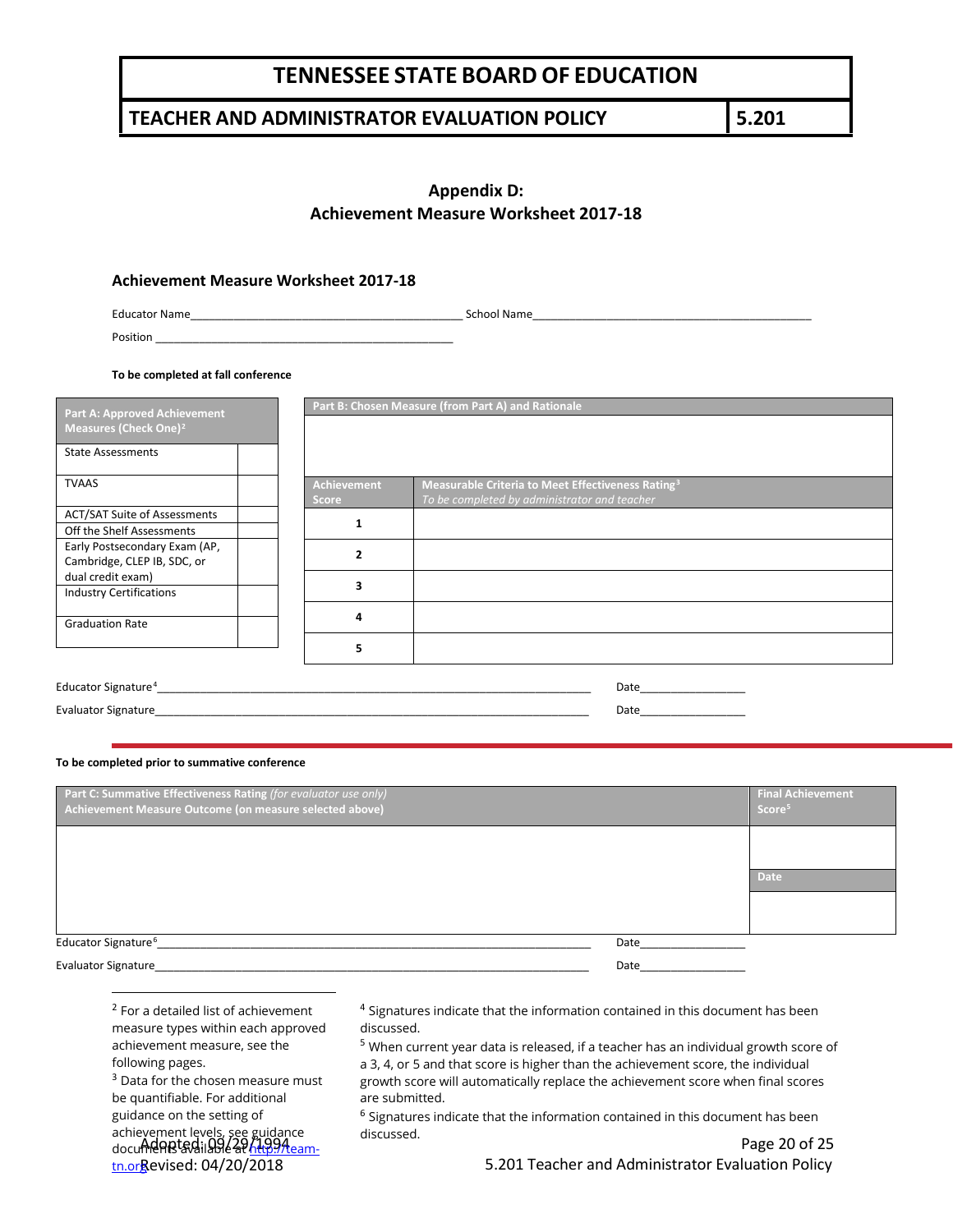### **TEACHER AND ADMINISTRATOR EVALUATION POLICY 5.201**

#### **Approved Achievement Measures 2017-18**

| <b>State Assessments</b>                                     |                          |                     |               |                     |
|--------------------------------------------------------------|--------------------------|---------------------|---------------|---------------------|
|                                                              | <b>Classroom</b>         | Grade               | <b>School</b> | <b>System</b>       |
| <b>Assessment Name</b>                                       | Level                    | Level               | Level         | Level               |
| * <sup>o</sup> EOC: Algebra I or II                          | $\bullet$                | ٠                   | ٠             | ٠                   |
| * <sup>o</sup> EOC: Biology I                                | ٠                        | ٠                   | $\bullet$     | ٠                   |
| * <sup>o</sup> EOC: Chemistry I                              |                          |                     | ٠             | ٠                   |
| *°EOC: English I, II, or III                                 | ٠                        |                     | $\bullet$     | $\bullet$           |
| * <sup>o</sup> EOC: Geometry I                               |                          |                     | $\bullet$     |                     |
| * <sup>o</sup> EOC: Integrated Math                          |                          |                     |               |                     |
| I, II, or III                                                |                          |                     |               |                     |
| *ºEOC: US History                                            | $\bullet$                | ٠                   | $\bullet$     | ٠                   |
| * <sup>o</sup> TCAP: Math                                    | ٠                        | $\bullet$           | ٠             | ٠                   |
| * <sup>o</sup> TCAP: ELA                                     |                          |                     | ٠             |                     |
| * <sup>o</sup> TCAP: Science                                 |                          |                     |               | $\bullet$           |
| <b>TCAP: ALT</b>                                             |                          |                     | ٠             |                     |
| MSAA                                                         |                          |                     |               |                     |
| <b>WIDA ACCESS</b>                                           |                          |                     |               | ٠                   |
| *Achievement measure can be scaled using AMO                 |                          |                     |               |                     |
| <sup>o</sup> Feeder/Custom option available for this measure |                          |                     |               |                     |
|                                                              | <b>Overall TVAAS</b>     |                     |               |                     |
| <b>Assessment Name</b>                                       |                          | <b>School Level</b> |               | <b>System Level</b> |
|                                                              |                          |                     |               |                     |
| <sup>o</sup> Composite                                       |                          | ٠                   |               | ٠                   |
| <sup>o</sup> Literacy                                        |                          |                     |               |                     |
| <sup>o</sup> Literacy and Numeracy                           |                          |                     |               |                     |
| <sup>o</sup> Numeracy                                        |                          | ٠                   |               |                     |
| <sup>o</sup> Science                                         |                          | $\bullet$           |               | ٠                   |
| <sup>o</sup> Social Studies                                  |                          | ٠                   |               | $\bullet$           |
|                                                              | <b>CTE Concentrators</b> |                     |               |                     |
| <sup>o</sup> CTE Concentrator                                |                          | $\bullet$           |               |                     |
| <sup>o</sup> CTE Concentrator: Literacy                      |                          |                     |               |                     |
| <sup>o</sup> CTE Concentrator: Literacy and                  |                          |                     |               |                     |
| Numeracy                                                     |                          |                     |               |                     |
| <sup>o</sup> CTE Concentrator: Numeracy                      |                          | ٠                   |               |                     |
| <sup>o</sup> CTE Concentrator: Science                       |                          |                     |               |                     |
| <sup>o</sup> CTE Concentrator: Social Studies                |                          | $\bullet$           |               | $\bullet$           |
| <b>CTE Students</b>                                          |                          |                     |               |                     |
| <sup>o</sup> CTE Students                                    |                          | ٠                   |               |                     |
| <sup>o</sup> CTE Students: Literacy                          |                          |                     |               |                     |
| <sup>o</sup> CTE Students: Literacy and Numeracy             |                          | $\bullet$           |               | $\bullet$           |
| <sup>o</sup> CTE Students: Numeracy                          |                          | $\bullet$           |               | $\bullet$           |
| <sup>o</sup> CTE Students: Science                           |                          |                     |               |                     |
| <sup>o</sup> CTE Students: Social Studies                    |                          |                     |               |                     |
|                                                              | <b>Early Grades</b>      |                     |               |                     |
| <sup>o</sup> Early Grades Composite                          |                          | $\bullet$           |               |                     |
| <sup>o</sup> Early Grades Literacy                           |                          |                     |               |                     |
| <sup>o</sup> Early Grades Literacy and Numeracy              |                          | $\bullet$           |               | ٠                   |
| <sup>o</sup> Early Grades Numeracy                           |                          | ٠                   |               |                     |
|                                                              |                          |                     |               |                     |
| <b>Grade 2 Composite</b>                                     |                          |                     |               |                     |
| <sup>o</sup> Grade 2 Composite                               |                          | ٠                   |               |                     |
| <sup>o</sup> Grade 2 ELA                                     |                          | $\bullet$           |               |                     |
| <sup>o</sup> Grade 2 Math                                    |                          | $\bullet$           |               |                     |

| <b>Overall TVAAS</b>                        |                     |                     |  |
|---------------------------------------------|---------------------|---------------------|--|
| <b>Assessment Name</b>                      | <b>School Level</b> | <b>System Level</b> |  |
| EOC                                         |                     |                     |  |
| <sup>o</sup> EOC Composite                  |                     |                     |  |
| <sup>o</sup> EOC Literacy                   |                     |                     |  |
| <sup>o</sup> EOC Literacy and Numeracy      |                     |                     |  |
| <b><i>OEOC</i></b> Numeracy                 |                     |                     |  |
| <b><i>PEOC Science</i></b>                  |                     |                     |  |
| <b><i>ºEOC Social Studies</i></b>           |                     |                     |  |
| <b>TCAP</b>                                 |                     |                     |  |
| <sup>o</sup> TCAP Composite                 |                     |                     |  |
| <sup>o</sup> TCAP Literacy                  |                     |                     |  |
| <sup>o</sup> TCAP Literacy and Numeracy     |                     |                     |  |
| <sup>o</sup> TCAP Numeracy                  |                     |                     |  |
| <sup>o</sup> TCAP Science                   |                     |                     |  |
| <b>TCAP/EOC</b>                             |                     |                     |  |
| <sup>o</sup> TCAP/EOC Composite             |                     |                     |  |
| <sup>o</sup> TCAP/EOC Literacy              |                     |                     |  |
| <sup>o</sup> TCAP/EOC Literacy and Numeracy |                     |                     |  |
| <sup>o</sup> TCAP/EOC Numeracy              |                     |                     |  |
| <sup>o</sup> <sup>7</sup> TCAP/EOC Science  |                     |                     |  |
| <sup>o</sup> TCAP/EOC Social Studies        |                     |                     |  |

| <b>ACT/SAT Suite of Assessments</b> |                      |  |
|-------------------------------------|----------------------|--|
| ACT                                 | <b>SAT</b>           |  |
| <b>ACT Aspire</b>                   | <b>PSAT</b>          |  |
| <b>Early Postsecondary Exams</b>    |                      |  |
| AP Assessment                       | Dual Credit Exams    |  |
| Cambridge                           | <b>IB Assessment</b> |  |
| ∩ FP                                | <b>SDC</b>           |  |

 $\overline{\phantom{a}}$ 

<span id="page-20-0"></span><sup>6</sup> Overall TVAAS TCAP Science will not be available for schools that serve grade PK-4 only.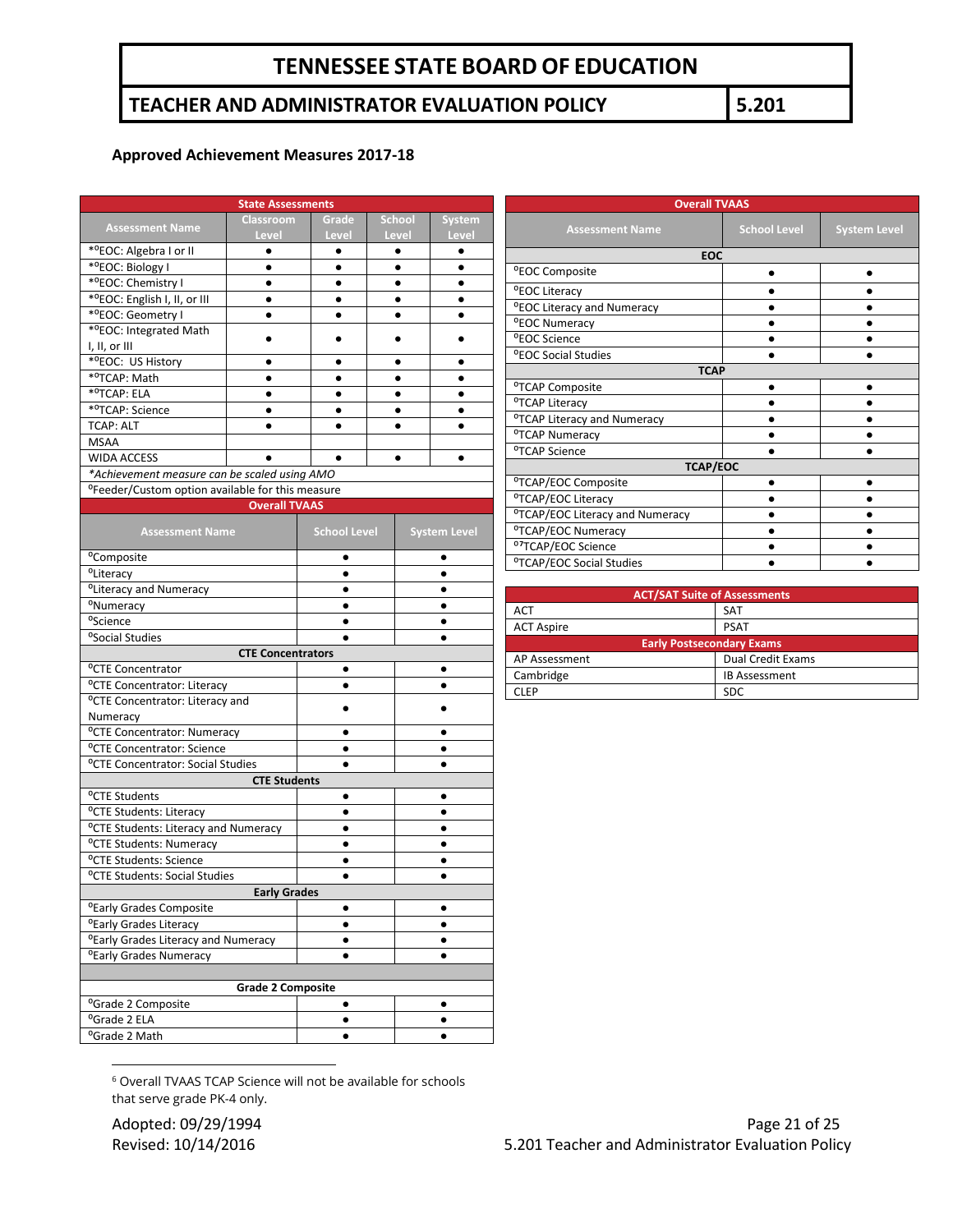### **TEACHER AND ADMINISTRATOR EVALUATION POLICY 5.201**

| <b>Industry Certifications</b>                                               |
|------------------------------------------------------------------------------|
| <b>Advanced Manufacturing</b>                                                |
| American Welding Society Certified Welder                                    |
| AWS SENSE Entry Level Welder                                                 |
| AWS SENSE Advanced Level Welder                                              |
| Level I Siemens Certified Mechatronic Systems Assistant                      |
| Machining Level I - Measurement, Materials, and Safety Certification (NIMS)  |
| Production Certification (CPT)                                               |
| <b>Agriculture, Food, &amp; Natural Resources</b>                            |
| Commercial Pesticide Certification - Core (03)                               |
| Tennessee-Specific Industry Certification - Animal Science                   |
| <b>Architecture &amp; Construction</b>                                       |
| <b>EPA Section 608 Universal</b>                                             |
| HVAC Excellence Employment Ready Certifications                              |
| HVAC Excellence, Heating, Electrical, Air Conditioning Technology (H.E.A.T.) |
| <b>NCCER Carpentry Level One</b>                                             |
| <b>NCCER Carpentry Level Two</b>                                             |
| <b>NCCER Construction Technology</b>                                         |
| <b>NCCER Core Curriculum</b>                                                 |
| <b>NCCER Electrical Level One</b>                                            |
| <b>NCCER Plumbing Level One</b>                                              |
| Universal R-410A                                                             |
| <b>Business Management &amp; Administration</b>                              |
| Microsoft Office Expert (pass the two-part Expert Exam in Excel)             |
| Microsoft Office Expert (pass the two-part Expert Exam in Word)              |
| Microsoft Office Master - Track 1 (Word Expert + Excel Core + Elective)      |
| Microsoft Office Master - Track 2 (Excel Expert + Word Core + Elective)      |
| Microsoft Office Master - Track 3 (Excel Expert + Word Expert)               |
| Microsoft Office Specialist (Excel)                                          |
| Microsoft Office Specialist (PowerPoint)                                     |
| Microsoft Office Specialist (Word)                                           |
|                                                                              |
|                                                                              |
| <b>Health Science</b><br><b>Certified Clinical Medical Assistant</b>         |
| Certified EKG Technician                                                     |
| <b>Certified Nursing Assistant</b>                                           |
| <b>Certified Personal Trainer</b>                                            |
| Certified Pharmacy Technician                                                |
|                                                                              |

| CDA - Child Development Associate                                             |
|-------------------------------------------------------------------------------|
| TN Board of Cosmetology & Barbering - TN Cosmetology 1010                     |
| TN Board of Cosmetology & Barbering - TN Master Barber 1010                   |
| Emergency Medical Responder (First Responder)                                 |
| <b>Information Technology</b>                                                 |
| <b>CCNA Cisco Certified Network Associate</b>                                 |
| Cisco Certified Entry Network Tech (CCENT)                                    |
| CIW Web Design Specialist                                                     |
| CompTIA A+                                                                    |
| CompTIA IT Fundamentals                                                       |
| CompTIA Network+                                                              |
| CompTIA Security+                                                             |
| <b>STEM</b>                                                                   |
| Certified Solidworks Associate (CSWA) - Academic                              |
| <b>Transportation, Distribution, &amp; Logistics</b>                          |
| Automotive Service Excellence Student Certification: Maintenance & Light      |
| <b>Repair Certification</b>                                                   |
| Automotive Service Excellence Student Certification: Nonstructural            |
| Analysis/Repair                                                               |
| Automotive Service Excellence Student Certification: Painting and Refinishing |
| Automotive Service Excellence Student Certification: Structural               |
| Analysis/Repair                                                               |
| I-CAR Refinish Technician ProLevel 1 or I-CAR Non-Structural                  |
| <b>Technician ProLevel 1</b>                                                  |

| <b>Off-the-Shelf Assessments<sup>8</sup></b> |                                        |  |  |
|----------------------------------------------|----------------------------------------|--|--|
| AIMS Web                                     | Limelight                              |  |  |
| Children's Progress Academic                 | Linguafolio                            |  |  |
| Assessment                                   | <b>MAP</b>                             |  |  |
| Classworks                                   | Michigan Model                         |  |  |
| <b>DIBELS</b>                                | National Greek Exam                    |  |  |
| Discovery Ed/ThinkLink                       | <b>National Latin Exam</b>             |  |  |
| <b>DRA</b>                                   | National French Exam                   |  |  |
| easy CBM                                     | <b>NOELLA</b>                          |  |  |
| <b>FAST</b>                                  | <b>SAT 10</b>                          |  |  |
| Fountas-Pinell                               | <b>Scholastic Suite of Assessments</b> |  |  |
| <b>GOLD Assessment</b>                       | <b>STAMP</b>                           |  |  |
| iReady                                       | <b>STAR Early Literacy</b>             |  |  |
| Istation                                     | <b>STAR Math</b>                       |  |  |
| Kindergarten Readiness                       | <b>STAR Reading</b>                    |  |  |
| Learning.com                                 | Terranova                              |  |  |
|                                              | Voyager                                |  |  |
|                                              | <b>Other Measures</b>                  |  |  |
| <b>Graduation Rate</b>                       |                                        |  |  |

**Human Services**

**Industry Certifications**

Evaluator Signature\_\_\_\_\_\_\_\_\_\_\_\_\_\_\_\_\_\_\_\_\_\_\_\_\_\_\_\_\_\_\_\_\_\_\_\_\_\_\_\_\_\_\_\_\_\_\_\_\_\_\_\_\_\_\_\_\_\_\_\_\_\_\_\_\_\_\_\_\_\_ Date\_\_\_\_\_\_\_\_\_\_\_\_\_\_\_\_\_

l

<span id="page-21-0"></span>[9](#page-21-0)

9

Adopted: 09/29/1994 **Page 22 of 25** <sup>8</sup> Off-the-shelf assessments are commonly used assessments nationally or state-wide.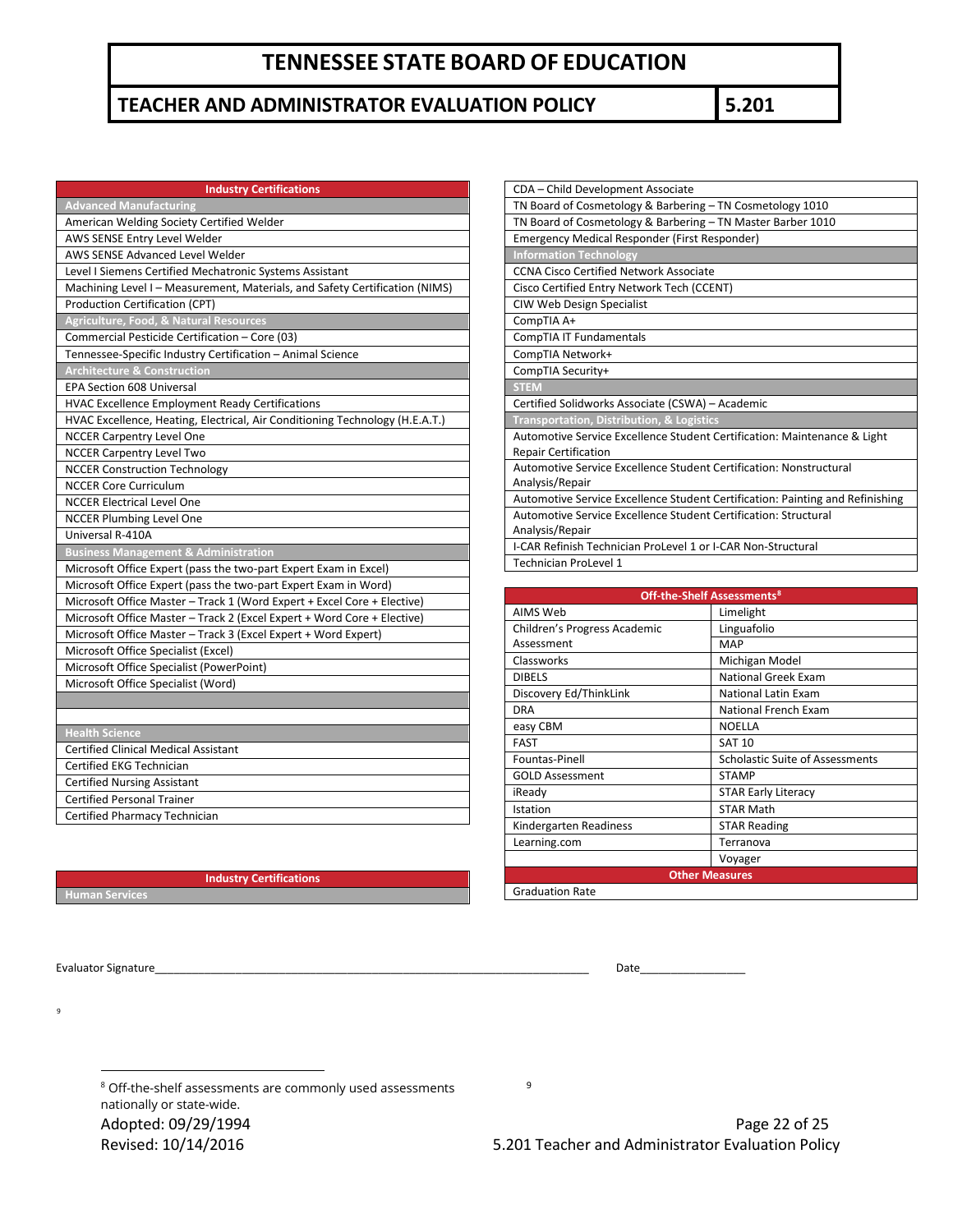### **TEACHER AND ADMINISTRATOR EVALUATION POLICY 5.201**

#### **Approved Achievement Measures 2017-18**

| <b>State Assessments</b>                                                  |                      |           |               |               |  |
|---------------------------------------------------------------------------|----------------------|-----------|---------------|---------------|--|
|                                                                           | <b>Classroom</b>     | Grade     | <b>School</b> | <b>System</b> |  |
| <b>Assessment Name</b>                                                    | <b>Level</b>         | Level     | Level         | <b>Level</b>  |  |
| *ºEOC: Algebra I or II                                                    | $\bullet$            |           |               | ٠             |  |
| *ºEOC: Biology I                                                          |                      |           |               |               |  |
| * <sup>o</sup> EOC: Chemistry I                                           | $\bullet$            |           |               | ٠             |  |
| *ºEOC: English I, II, or                                                  |                      |           |               |               |  |
| Ш                                                                         |                      |           |               |               |  |
| *ºEOC: Geometry I                                                         |                      |           |               |               |  |
| *ºEOC: Integrated                                                         |                      |           |               |               |  |
| Math I, II, or III                                                        |                      |           |               |               |  |
| *ºEOC: US History                                                         |                      |           |               |               |  |
| *ºTCAP: Math                                                              |                      |           |               |               |  |
| * <sup>o</sup> TCAP: ELA                                                  |                      |           |               |               |  |
| *ºTCAP: Science                                                           | $\bullet$            | $\bullet$ | $\bullet$     | $\bullet$     |  |
| <b>TCAP: ALT</b>                                                          | $\bullet$            |           |               | $\bullet$     |  |
| <b>MSAA</b>                                                               |                      |           |               |               |  |
|                                                                           |                      |           |               |               |  |
| <b>WIDA ACCESS</b>                                                        |                      |           |               | ٠             |  |
| *Achievement measure can be scaled using AMO                              |                      |           |               |               |  |
| <sup>o</sup> Feeder/Custom option available for this measure              |                      |           |               |               |  |
|                                                                           | <b>Overall TVAAS</b> |           |               |               |  |
| <b>School Level</b><br><b>Assessment Name</b><br><b>System Level</b>      |                      |           |               |               |  |
| <sup>o</sup> Composite                                                    |                      |           |               |               |  |
| <sup>o</sup> Literacy                                                     |                      | $\bullet$ |               |               |  |
| <sup>o</sup> Literacy and Numeracy                                        |                      |           |               |               |  |
| °Numeracy                                                                 |                      |           |               |               |  |
| <sup>o</sup> Science                                                      |                      |           |               |               |  |
| <sup>o</sup> Social Studies                                               |                      |           |               |               |  |
| <b>CTE Concentrators</b>                                                  |                      |           |               |               |  |
| <sup>o</sup> CTE Concentrator                                             |                      |           |               |               |  |
| <sup>o</sup> CTE Concentrator: Literacy                                   |                      |           |               |               |  |
| <sup>o</sup> CTE Concentrator: Literacy and                               |                      |           |               |               |  |
| Numeracy                                                                  |                      |           |               |               |  |
| <sup>o</sup> CTE Concentrator: Numeracy                                   |                      |           |               |               |  |
| <sup>o</sup> CTE Concentrator: Science                                    |                      |           |               |               |  |
| <sup>o</sup> CTE Concentrator: Social Studies                             |                      |           |               |               |  |
| <b>CTE Students</b>                                                       |                      |           |               |               |  |
| <sup>o</sup> CTE Students                                                 |                      |           |               |               |  |
| <sup>o</sup> CTE Students: Literacy                                       |                      |           |               |               |  |
| <sup>o</sup> CTE Students: Literacy and                                   |                      |           |               |               |  |
| Numeracy                                                                  |                      |           |               |               |  |
|                                                                           |                      |           |               |               |  |
| <sup>o</sup> CTE Students: Numeracy<br><sup>o</sup> CTE Students: Science |                      |           |               |               |  |
|                                                                           |                      |           |               |               |  |
| <sup>o</sup> CTE Students: Social Studies                                 |                      |           |               |               |  |
|                                                                           | <b>Early Grades</b>  |           |               |               |  |
| <sup>o</sup> Early Grades Composite<br>$\bullet$                          |                      |           |               |               |  |

| <b><i>OEarly Grades Literacy and</i></b><br>Numeracy |  |
|------------------------------------------------------|--|
| <b><i>OEarly Grades Numeracy</i></b>                 |  |
|                                                      |  |
| <b>Grade 2 Composite</b>                             |  |
| <sup>o</sup> Grade 2 Composite                       |  |
| <sup>o</sup> Grade 2 ELA                             |  |
|                                                      |  |

| <b>Overall TVAAS</b>                     |                     |                     |  |
|------------------------------------------|---------------------|---------------------|--|
|                                          |                     |                     |  |
| <b>Assessment Name</b>                   | <b>School Level</b> | <b>System Level</b> |  |
| <b>EOC</b>                               |                     |                     |  |
| <b><i>ºEOC Composite</i></b>             |                     |                     |  |
| <b><i>OEOC Literacy</i></b>              |                     |                     |  |
| <b><i>OEOC Literacy and Numeracy</i></b> |                     |                     |  |
| <b><i>OEOC Numeracy</i></b>              |                     |                     |  |
| <b><i>ºEOC Science</i></b>               |                     |                     |  |
| <b><i>ºEOC Social Studies</i></b>        |                     |                     |  |
| <b>TCAP</b>                              |                     |                     |  |
| <sup>o</sup> TCAP Composite              |                     |                     |  |
| <sup>o</sup> TCAP Literacy               |                     |                     |  |
| <sup>o</sup> TCAP Literacy and Numeracy  |                     |                     |  |
| <sup>o</sup> TCAP Numeracy               |                     |                     |  |
| <sup>o</sup> TCAP Science                |                     |                     |  |
| <b>TCAP/EOC</b>                          |                     |                     |  |
| <sup>o</sup> TCAP/EOC Composite          |                     |                     |  |
| <sup>o</sup> TCAP/EOC Literacy           |                     |                     |  |
| <sup>o</sup> TCAP/EOC Literacy and       |                     |                     |  |
| Numeracy                                 |                     |                     |  |
| <sup>o</sup> TCAP/EOC Numeracy           |                     |                     |  |
| <sup>010</sup> TCAP/EOC Science          |                     |                     |  |
| <sup>o</sup> TCAP/EOC Social Studies     |                     |                     |  |

| <b>ACT/SAT Suite of Assessments</b> |                      |  |
|-------------------------------------|----------------------|--|
| <b>ACT</b>                          | <b>SAT</b>           |  |
| <b>ACT Aspire</b>                   | <b>PSAT</b>          |  |
| <b>Early Postsecondary Exams</b>    |                      |  |
| AP Assessment                       | Dual Credit Exams    |  |
| Cambridge                           | <b>IB Assessment</b> |  |
| CI EP                               | <b>SDC</b>           |  |

<sup>6</sup> Overall TVAAS TCAP Science will not be available for schools that serve grade PK-4 only.

<span id="page-22-0"></span>⁰Early Grades Literacy ● ●

 $\overline{\phantom{a}}$